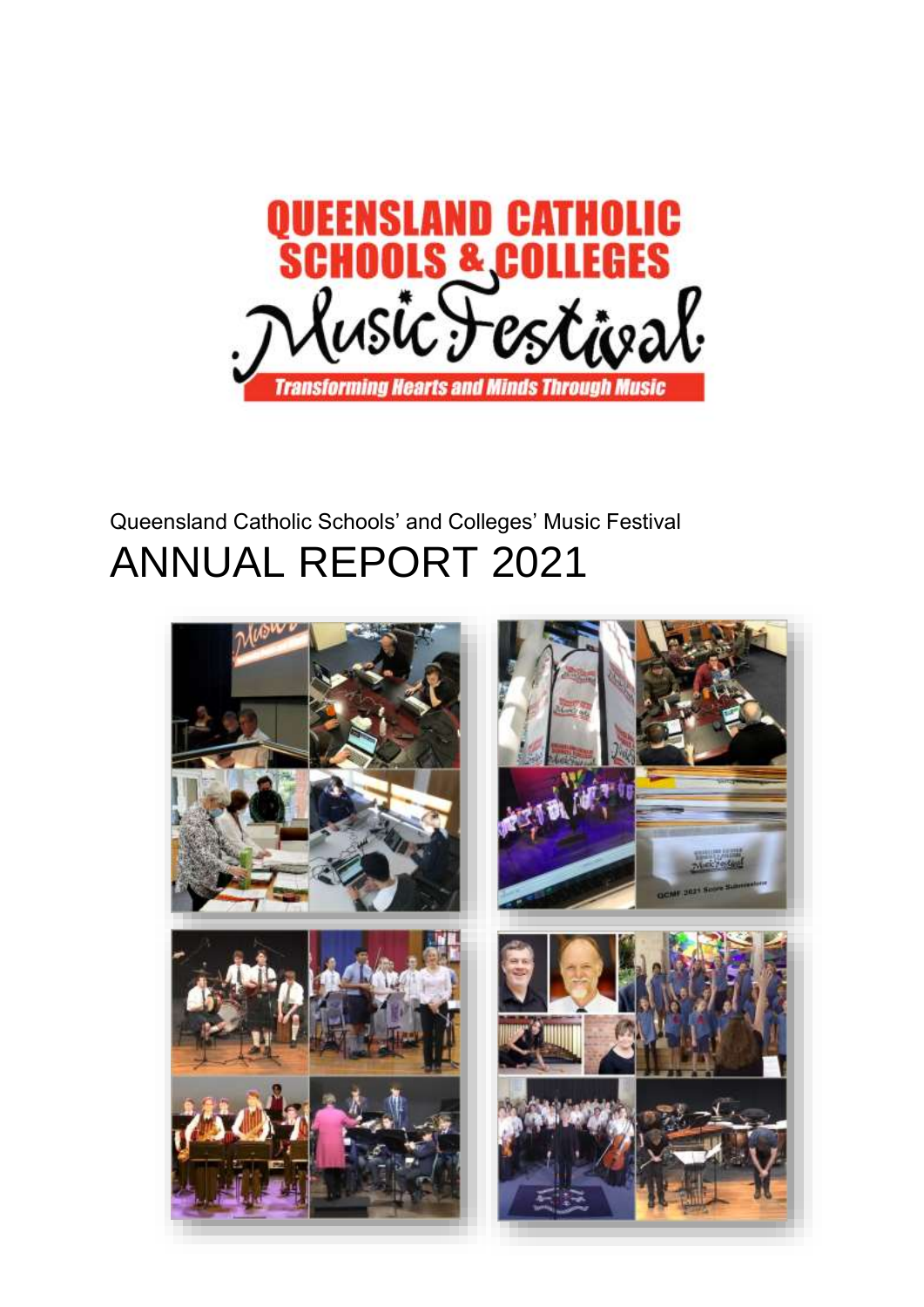Each year QCMF receives many notes of thanks. We feature these in each annual report. Below are the comments we could not include for reasons of space:

### *"Wow!...Your organisation and vision are incredible."*

– Robyn Rosewarne, Senior Instrumental Music Teacher, Queensland Department of Education.

## *"Thanks so much for making the effort to get this event to work this year. I know we all love to get together, but it was still great to give the students something to work towards, and I am sure they enjoyed the ability to watch the other groups which they rarely get".*

– Miriam Townsley, Mt St Michael's College, Ashgrove - Music Department

## *"I would just like to say thank you and congratulations on a wonderful Festival… I am so grateful that we were able to have the Festival and for us to be involved with it. It was the first time our choirs had the opportunity to come together and 'perform' this year".*

– Petra Sitsky, St Andrew's Catholic School, Ferny Grove

*"It has been a great and rewarding experience for all our students and staff to be involved with making Festival videos this year. We couldn't have been happier, and I think making videos for your Festival really helped us all click back into performance mode".*

– Rachel Snelling, St Mary's College, Ponsonby. New Zealand

*Thank you from the entire QCMF team for taking the time to send these messages*.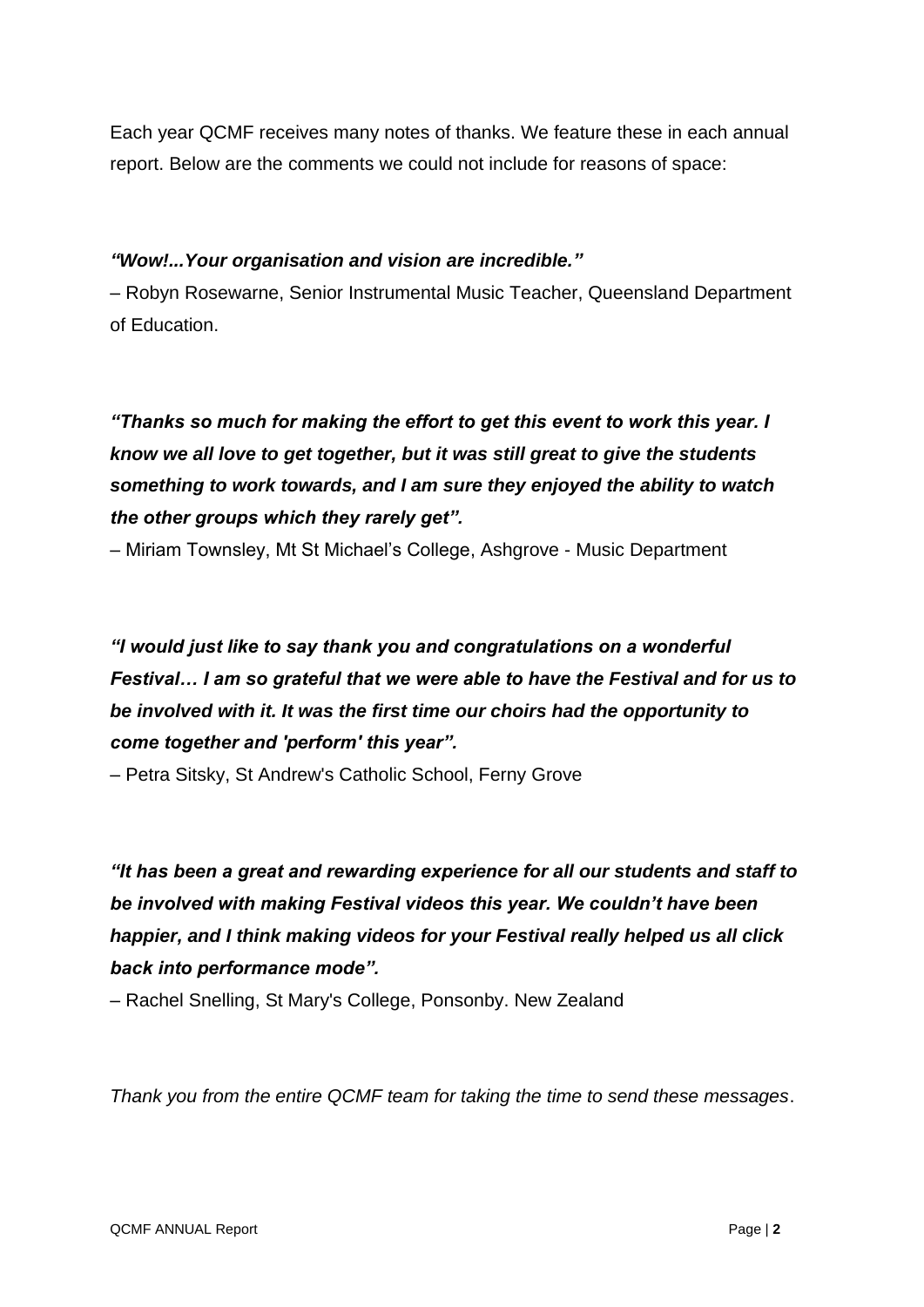## **Table of Contents**

| 1.0 |     |  |  |  |  |  |  |
|-----|-----|--|--|--|--|--|--|
| 2.0 |     |  |  |  |  |  |  |
| 3.0 |     |  |  |  |  |  |  |
|     | 3.1 |  |  |  |  |  |  |
|     |     |  |  |  |  |  |  |
|     |     |  |  |  |  |  |  |
|     | 3.2 |  |  |  |  |  |  |
|     | 3.3 |  |  |  |  |  |  |
|     | 3.4 |  |  |  |  |  |  |
|     | 3.5 |  |  |  |  |  |  |
|     | 3.6 |  |  |  |  |  |  |
|     | 3.7 |  |  |  |  |  |  |
|     |     |  |  |  |  |  |  |
|     |     |  |  |  |  |  |  |
|     |     |  |  |  |  |  |  |
|     |     |  |  |  |  |  |  |
|     |     |  |  |  |  |  |  |
|     |     |  |  |  |  |  |  |
|     |     |  |  |  |  |  |  |
|     |     |  |  |  |  |  |  |
|     |     |  |  |  |  |  |  |
|     |     |  |  |  |  |  |  |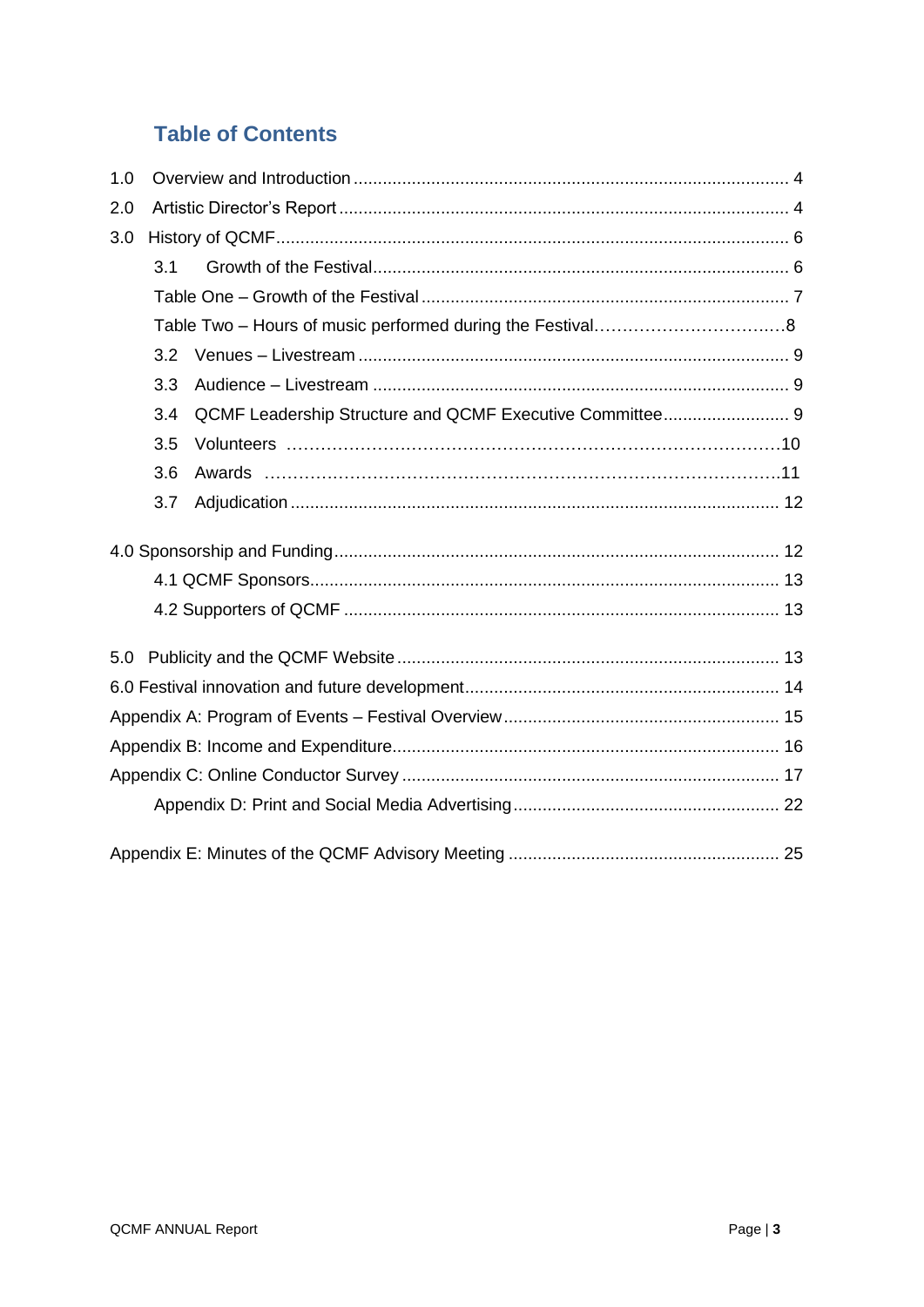#### <span id="page-3-0"></span>*1.0 Overview and Introduction*

The QUEENSLAND CATHOLIC SCHOOLS' & COLLEGES' MUSIC FESTIVAL (QCMF) is the premier event on the Catholic music education annual calendar and traditionally occurs during the last weekend of the Brisbane Exhibition in August. QCMF is coordinated and proudly hosted by Villanova College, Coorparoo and is a celebration of all things musical, covering a diverse range of classical and contemporary genres. Performers range from six to eighteen years of age and participate in brass, wind, string, percussion, jazz, and choral ensembles and come together to perform in full-size choirs, instrumental ensembles, symphonic bands, and orchestras.

The first music Festival conducted in 1991 attracted a total of 12 schools and colleges delivering 43 ensembles. With the onset of the

"Nothing. Not even COVID 19 can silence the music". **– Most Rev Mark Coleridge, Archbishop of Brisbane**

COVID-19 pandemic, QCMF was cancelled for the first time in its history in 2020. The Festival returned in 2021, becoming the world's largest online music education festival attracting more than 12,500 unique viewers.

As a not-for-profit event, QCMF mission is to improve the quality of music education in Catholic schools and colleges by providing performance opportunities, combining educational feedback for students and teachers. The true gift of the Festival is the opportunity it affords young performers to be the best they can be with the knowledge that their performances are appreciated and adjudicated accordingly.

### <span id="page-3-1"></span>*2.0 Artistic Director's Report*

With our 2020 festival mothballed due to the pandemic, the management group's attention turned to how we could return to our annual celebration of music in the new academic year. Acknowledging that we may not be beyond the pandemic in August, we planned for and tested many modes of delivery across the 2020 academic year. The hybrid festival model was realised, and we began forecasting how this may be received by our patrons, preparing for its implementation.

QCMF ANNUAL Report **Page 14** Thanks to our wonderful QCMF community, registration for our hybrid festival rivalled attendance of the last 'live' festival in 2019. Rather than working with schools around tour schedules and ensemble performance clashes, we were in communication discussing best modes of video-recording performances and ramifications of the online broadcast of student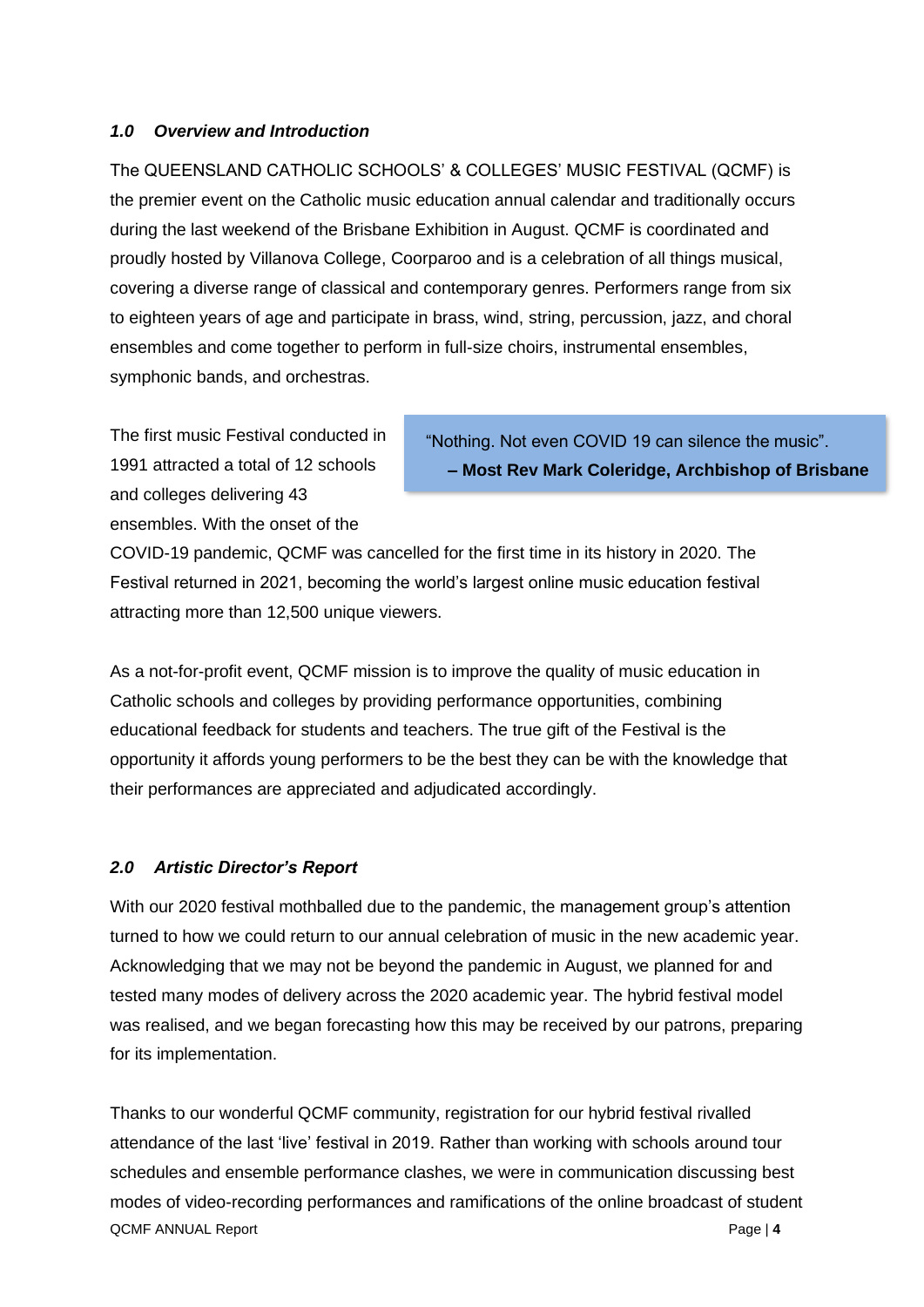work. Our team's skillset was challenged and grew over what has been a period of extreme 'pivoting.'

With plans in place to have four channels broadcasting pre-recorded ensemble performances, interspersed with live adjudication and compering, the unthinkable happened. Less than two weeks before QCMF 2021, south-east Queensland was placed into lock down again. With restrictions on non-school community members visiting our site, and many thousands of our local community placed in quarantine, our fantastic volunteer technical team pivoted yet again, moving our festival to an entirely remote event.

Within the space of 10 days, hours of Q-lab presentations were reworked into rendered film clips to a quality that belied the time available to complete the task. Whilst our tech crew worked on creating these masterpieces, our management team began working through how these clips would be delivered to the over 100 schools, 520+ ensembles that participated in QCMF 2022. After some trial and error, we had success and, as His Grace our Archbishop Coleridge stated: "Nothing, not even COVID-19, can stop the music!"

In what has been an extremely challenging period in the life of The Arts community across the world, I am forever grateful to our QCMF 2021 participants, schools, and volunteers for supporting a new format and being willing to continue the spark of music education in what has been a very dark time.

Thank you, one and all, for your continued support of this important event in Catholic Education; we look forward to sharing our music and celebrating again in 2022.

**Michael Jones**

**Artistic Director, QCMF Director of Music, Villanova College**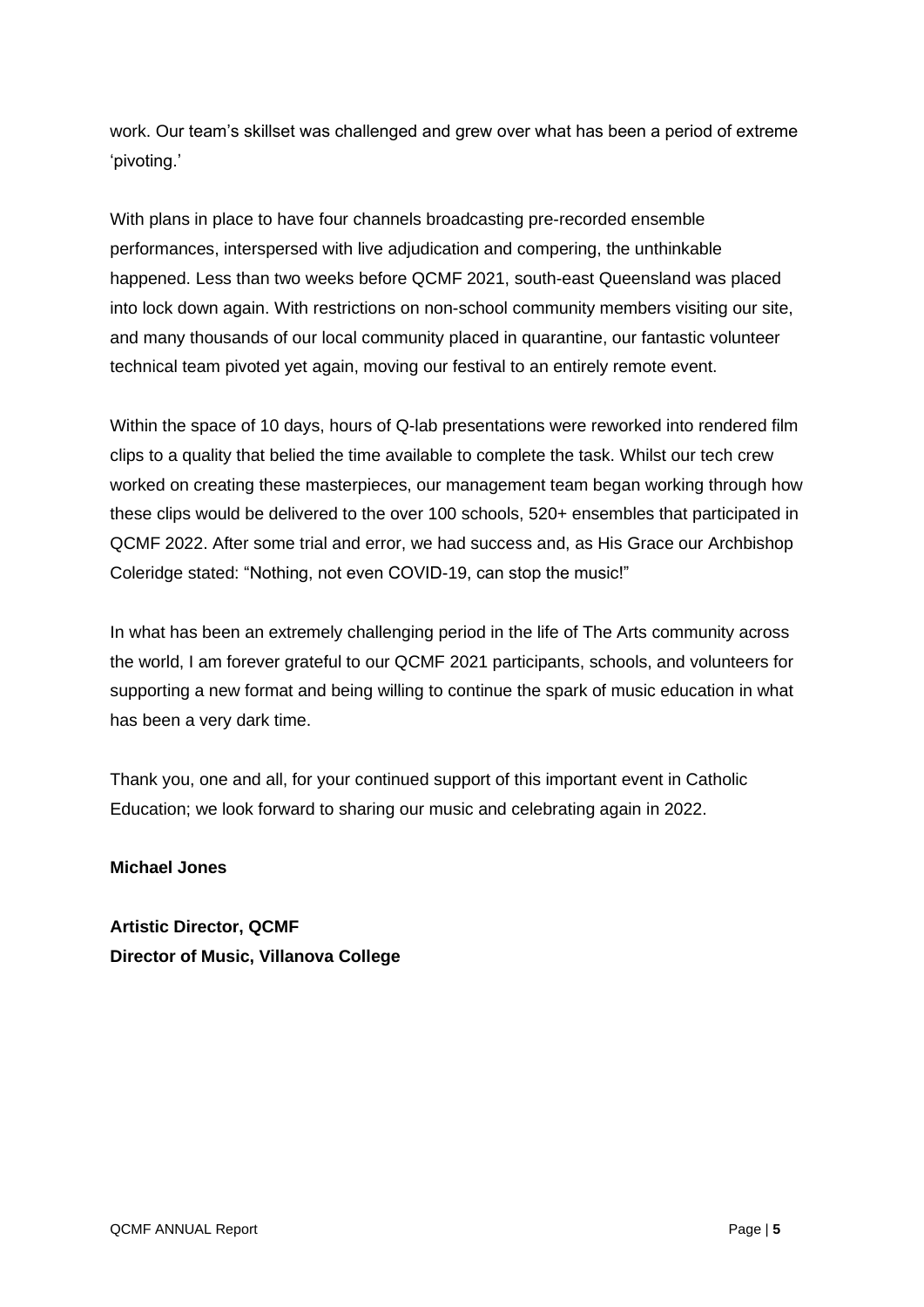#### <span id="page-5-0"></span>*3.0 History of QCMF*

The Queensland Catholic Schools' & Colleges' Music Festival (QCMF) took place for the first time in 1991. At that time, several staff from Villanova College, were lamenting the lack of opportunities for ensembles from Catholic schools to come together, perform, listen to one another and to get productive feedback from professional adjudicators. Armed with these goals, and good a dose of enthusiasm, QCMF was born.

In 2003, a decision was made to de-emphasize the competitive nature of the Festival, with QCMF restructured to embrace a non-competitive ethos while still providing recognition of outstanding performances

"On behalf of AHS Performing Arts department and all our music ensembles, I would like to express my sincere gratitude and appreciation for what you and your team have achieved with the 2021 QCMF. You have kept the dream alive for our young and not so young performers".

**– Cathie Neil, Head of Culture, All Hallows' School** 

through a constructive adjudication process facilitate by teaching and performance experts.

QCMF is open to students from Catholic schools and colleges across Australia and internationally. Given the increasing emphasis placed on music in Catholic schools, the Festival provides an extraordinary annual educational experience for many students and teachers.

#### <span id="page-5-1"></span>**3.1 Growth of the Festival**

QCMF celebrated 30 years of improving music education in 2020. Over this time, its structure has developed and evolved. The growth of QCMF is reflected in the number of entries received (see Table 1), as well as the geographical spread of the participants. In 2021 nominations were received from 103 schools, which included schools from Gladstone, Emerald, Cairns, Bundaberg, Goondiwindi, Yeppoon, Rockhampton, Toowoomba, Canberra (ACT), Chadstone (Vic), Launceston (Tas), Tamworth (NSW), Ponsonby (New Zealand) and many Brisbane schools.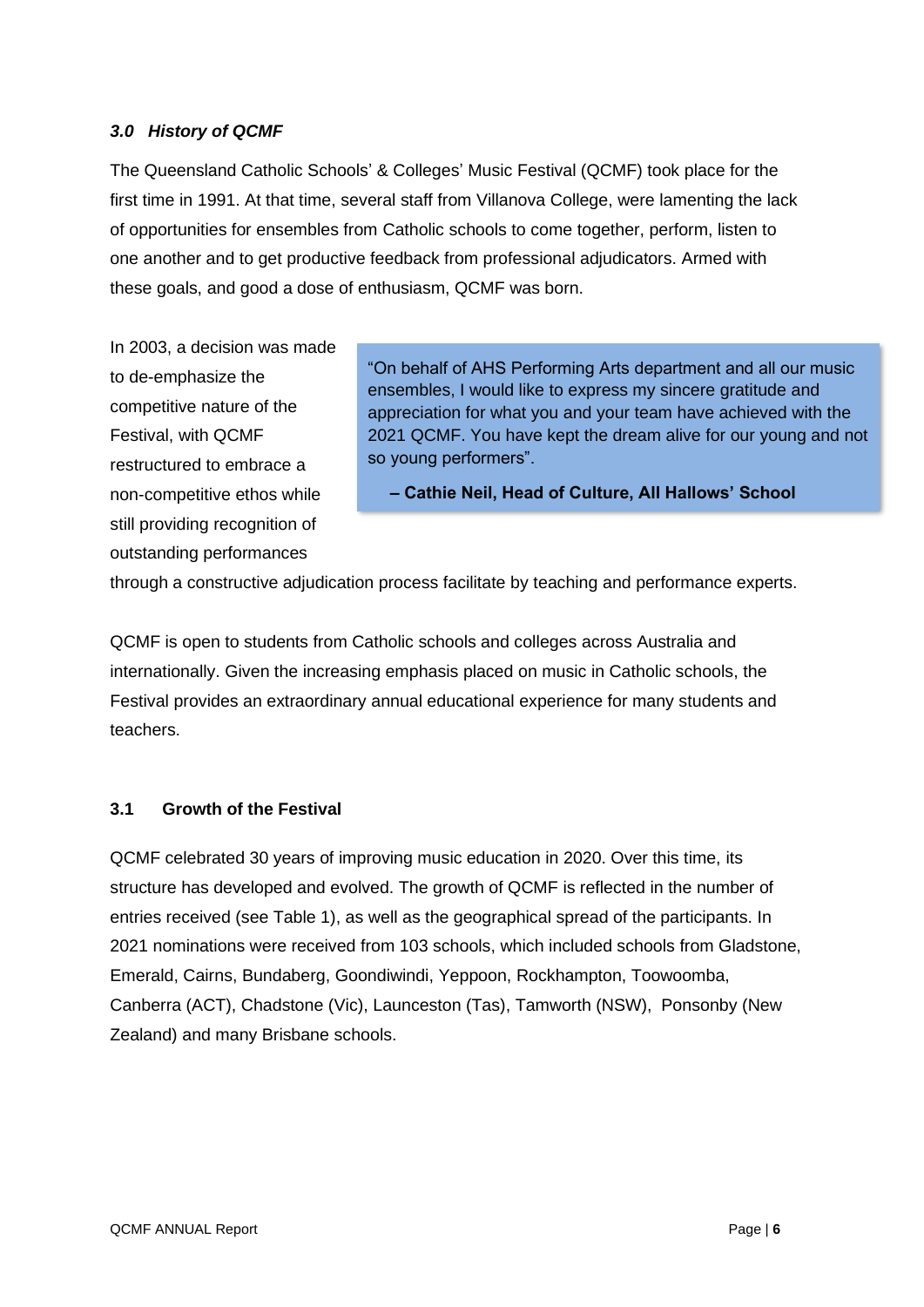| Year                                         | <b>Entries</b>  | <b>Schools</b>  | <b>First Time Participant</b><br><b>Schools</b> | <b>Participating musicians</b> |  |  |  |  |
|----------------------------------------------|-----------------|-----------------|-------------------------------------------------|--------------------------------|--|--|--|--|
| 1991                                         | $\overline{32}$ | 13              | 13                                              |                                |  |  |  |  |
| 1992                                         | 47              | 16              | 10                                              |                                |  |  |  |  |
| 1993                                         | $\overline{75}$ | $\overline{27}$ | 12                                              |                                |  |  |  |  |
| 1994                                         | 86              | $\overline{34}$ | 13                                              |                                |  |  |  |  |
| 1995                                         | 97              | $\overline{37}$ | 12                                              |                                |  |  |  |  |
| 1996                                         | 120             | 43              | $\overline{8}$                                  | DATA UNAVAILABLE               |  |  |  |  |
| 1997                                         | 139             | 50              | $\overline{8}$                                  |                                |  |  |  |  |
| 1998<br>1999                                 | 152<br>164      | 47<br>46        | $6\overline{6}$<br>$\overline{4}$               |                                |  |  |  |  |
| 2000                                         | 189             | 53              | $\overline{8}$                                  |                                |  |  |  |  |
| 2001                                         | 200             | 56              | $\overline{6}$                                  |                                |  |  |  |  |
| 2002                                         | 220             | 55              | 6                                               |                                |  |  |  |  |
| 2003                                         | 240             | 61              | $\overline{6}$                                  |                                |  |  |  |  |
| 2004                                         | 253             | 64              | $6\overline{6}$                                 |                                |  |  |  |  |
| 2005                                         | 270             | 62              | $\overline{5}$                                  |                                |  |  |  |  |
| 2006                                         | 257             | 68              | $\overline{7}$                                  |                                |  |  |  |  |
| 2007                                         | 285             | 78              | 9                                               |                                |  |  |  |  |
| 2008                                         | 302             | 77              | $\,6$                                           | 7852                           |  |  |  |  |
| 2009                                         | 335             | 81              | $\bf 8$                                         | 9428                           |  |  |  |  |
| 2010                                         | 362             | 83              | $\mathbf 5$                                     | 10310                          |  |  |  |  |
| 2011                                         | 361             | 93              | 5                                               | 11300                          |  |  |  |  |
| 2012                                         | 427             | 104             | $\mathbf 5$                                     | 12371                          |  |  |  |  |
| 2013                                         | 412             | 95              | $\mathbf{1}$                                    | 11615                          |  |  |  |  |
| 2014                                         | 460             | 103             | $\mathbf 5$                                     | 13173                          |  |  |  |  |
| 2015                                         | 476             | 97              | $\overline{c}$                                  | 13092                          |  |  |  |  |
| 2016                                         | 537             | 111             | $\,6$                                           | 14254                          |  |  |  |  |
| 2017                                         | 530             | 99              | $\mathbf{1}$                                    | 13479                          |  |  |  |  |
| 2018                                         | 572             | 113             | $\overline{2}$                                  | 15046                          |  |  |  |  |
| 2019                                         | 579             | 111             | 3                                               | 14950                          |  |  |  |  |
| 2020                                         |                 |                 |                                                 |                                |  |  |  |  |
| 2021                                         | 583             | 103             | $\pmb{4}$                                       | 14592                          |  |  |  |  |
|                                              |                 |                 |                                                 |                                |  |  |  |  |
| <b>Total Participant QCMF Schools</b><br>196 |                 |                 |                                                 |                                |  |  |  |  |
|                                              |                 |                 |                                                 |                                |  |  |  |  |
| 2021 Participating Schools by Region         |                 |                 |                                                 |                                |  |  |  |  |
| <b>Brisbane</b>                              |                 |                 | 81                                              |                                |  |  |  |  |
| <b>Brisbane Surrounds</b>                    |                 |                 | 16                                              |                                |  |  |  |  |
| Interstate                                   |                 |                 | 5                                               |                                |  |  |  |  |
|                                              |                 |                 |                                                 |                                |  |  |  |  |

### <span id="page-6-0"></span>**Table One – Growth of the Festival**

**Table One:** *Shows the growth in entries over the life of the Festival and the growth in the number of participating musicians.*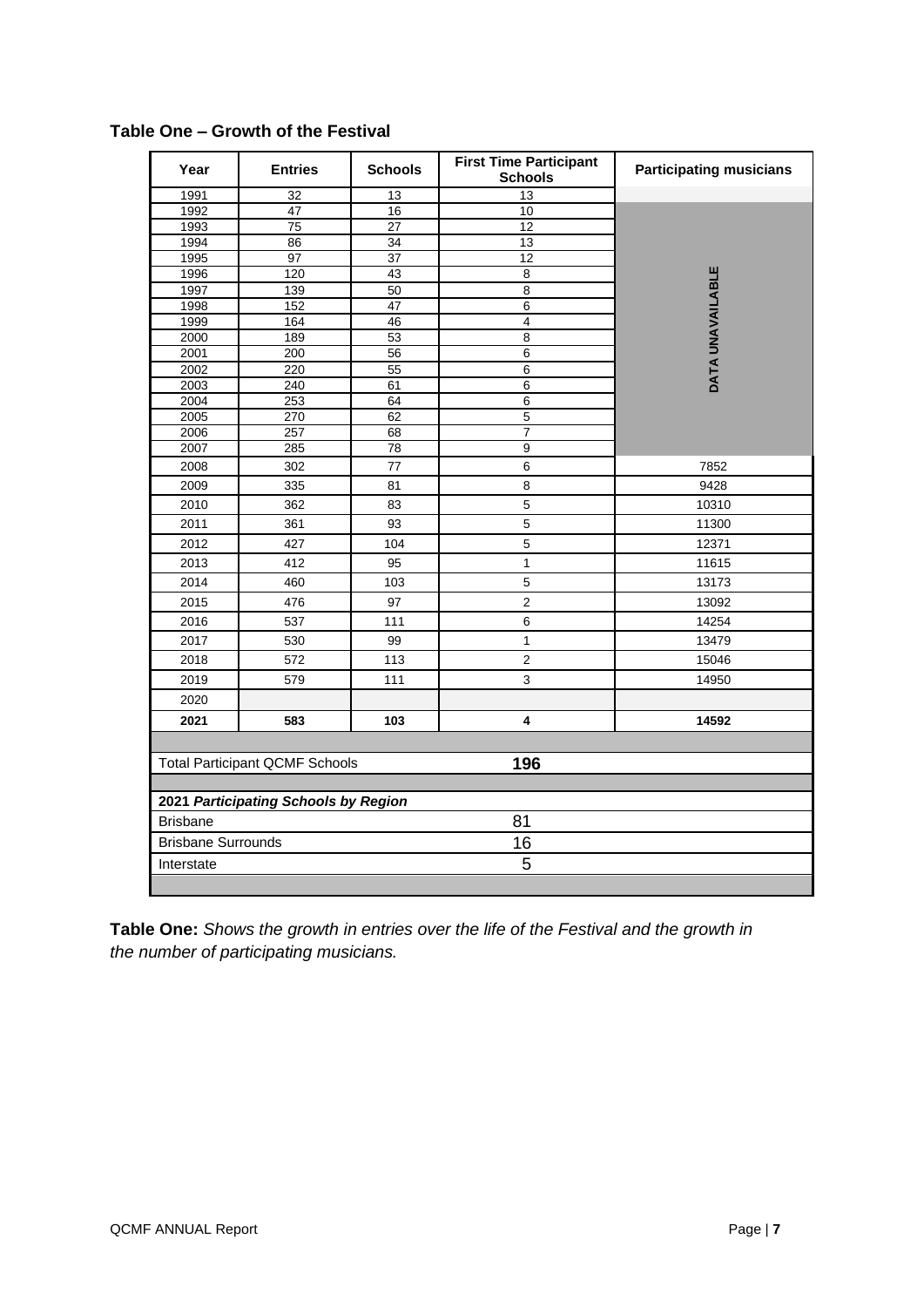| <b>YEAR</b> | <b>Venue</b> | <b>Hours</b><br>Thur. | <b>Hours Fri</b> | <b>Hours</b><br><b>Sat</b> | <b>Hours</b><br><b>Sun</b> | <b>TOTALS</b>    |
|-------------|--------------|-----------------------|------------------|----------------------------|----------------------------|------------------|
| 2016        | AC           | 4hr 40m               | 12hr 10m         | $\overline{12}$ hr 25m     | 7hr 50m                    | 37hr 05m         |
|             | GH           | 3hr 45m               | 10hr 35m         | 10h 45m                    | 5hr 15m                    | 30hr 20m         |
|             | V<br>TL      | 1hr 20m               | 8hr 20m          | 6hr 55m                    |                            | 16hr 35m         |
|             | QS           |                       | 9hr 10m          | $4hr$ 05m<br>4hr 40m       | 3hr 25m<br>5hr 20m         | 16hr 40m<br>10hr |
|             | DL           |                       |                  | 1hr 50m                    |                            | 1hr 50m          |
|             | <b>SJC</b>   | 3hr 45m               | 9hr 40m          | 5hr 30m                    | 4hr 15m                    | 23hr 10m         |
|             | SJH          | 3hr 35m               | 7hr 50m          | 2hr 20m                    | 2hr 35m                    | 16hr 20m         |
|             | <b>TOTAL</b> | 17hr 05m              | 57 hr 45m        | 48hr 30m                   | 28 hr 40m                  | 152hr            |
| 2017        | AC           | 4hr 35m               | 11hr 10m         | 10hr 40m                   | 8hr                        | 34hr 25m         |
|             | GH           | 3hr 50m               | 10hr 45m         | 10hr 05m                   | 5hr 50m                    | 30hr 30m         |
|             | $\vee$       |                       | 9hr 10m          | 6hr 55m                    |                            | 16hr 05m         |
|             | <b>TL</b>    | 2hr 20m               | 8hr 35m          | 5hr 15m                    | 6hr 20m                    | 22hr 30m         |
|             | QS           |                       |                  | 4hr 40m                    | 5hr 40m                    | 10hr 20m         |
|             | <b>DL</b>    |                       |                  | 2hr 50m                    |                            | $2hr$ 50m        |
|             | <b>SJC</b>   | 2hr35m                | 9hr 55m          | 6hr 20m                    | 4hr 05m                    | 22hr 55m         |
|             | <b>SJH</b>   |                       | 3hr 30m          | 1hr 25m                    | 4hr 50m                    | 9hr 45m          |
|             | <b>TOTAL</b> | 13hr 20m              | 53hr 05m         | 48hr 20m                   | 34hr 45m                   | 151hr 20m        |
| 2018        | AC           | 4hr 50m               | 11hr 50m         | 11hr 30m                   | 9hr 40m                    | 37hr 50m         |
|             | GH           | 3hr 35m               | 11hr 10m         | 11hr 20m                   | 5hr                        | 31hr 05m         |
|             | V            |                       | 8hr 35m          | 6hr                        |                            | 14hr 35m         |
|             | TL           | 1hr 50m               | 7hr 55m          | 8hr 15m                    | 5hr 55m                    | 23hr 55m         |
|             | QS           |                       |                  | 4hr 40m                    | 6hr 30m                    | 11hr 10m         |
|             | DL           |                       |                  | 3hr 10m                    |                            | 3hr 10m          |
|             | <b>SJC</b>   | 3hr 45m               | 10hr 15m         | 7hr                        | 5hr 25m                    | 26hr 25m         |
|             | <b>SJH</b>   | 3hr 25m               | 7hr 40m          | 2hr 40m                    | 3hr 25m                    | 17hr 10m         |
|             | <b>TOTAL</b> | 17hr 25m              | 57hr 25m         | 54hr 35m                   | 35hr 55m                   | 165hr 20m        |
| 2019        | АC           | 4hr 35m               | 10hr 45m         | 11hr                       | 8hr 10m                    | 34hr 30m         |
|             | GH           | 4hr 45m               | 10hr             | 10hr 40m                   | 8hr 20m                    | 33hr 45m         |
|             | V            | 2hr 50m               | 5hr 55m          | 6hr 15m                    |                            | 15hr             |
|             | <b>TL</b>    | 2hr 55m               | 9hr 50m          | 4hr 25m                    | 6hr 15m                    | 23hr 25m         |
|             | QS           |                       |                  | 6hr 30m                    | 6hr 55m                    | 13hr 25m         |
|             | DL           |                       |                  | 3hr 40m                    |                            | 3hr 40m          |
|             | <b>SJC</b>   | 3hr 35m               | 9hr 50m          | 6hr 10m                    | 5hr 15m                    | 24hr 50m         |
|             | <b>SJH</b>   | 2hr 50m               | 7hr 40m          | 2hr 45m                    | 4hr 30m                    | 17hr 45m         |
|             | <b>TOTAL</b> | 21hr 30m              | 54hr             | 51hr 25m                   | 39hr 25m                   | 166hr 20m        |
| 2021        | BAT          | 9hr 10m               | 9hr 55m          | 11hr 15m                   | 7hr 15m                    | 37hr 35m         |
| (Virtual)   | COL          | 8hr 40m               | 9hr 25m          | 10hr 35m                   | 7hr 25m                    | 36hr 05m         |
|             | O'D          | 9hr 45m               | 9hr 50m          | 11hr 30m                   | 7hr 20m                    | 38hr 25m         |
|             | <b>RUS</b>   | 8hr 50m               | 9hr 15m          | 10hr 20m                   | 7hr 50m                    | 36hr 15m         |
|             | <b>TOTAL</b> | 36hr 25m              | 38hr 25m         | 43hr 40m                   | 29hr 50m                   | 148hr 20m        |

## **Table Two – Hours of music performed during the Festival**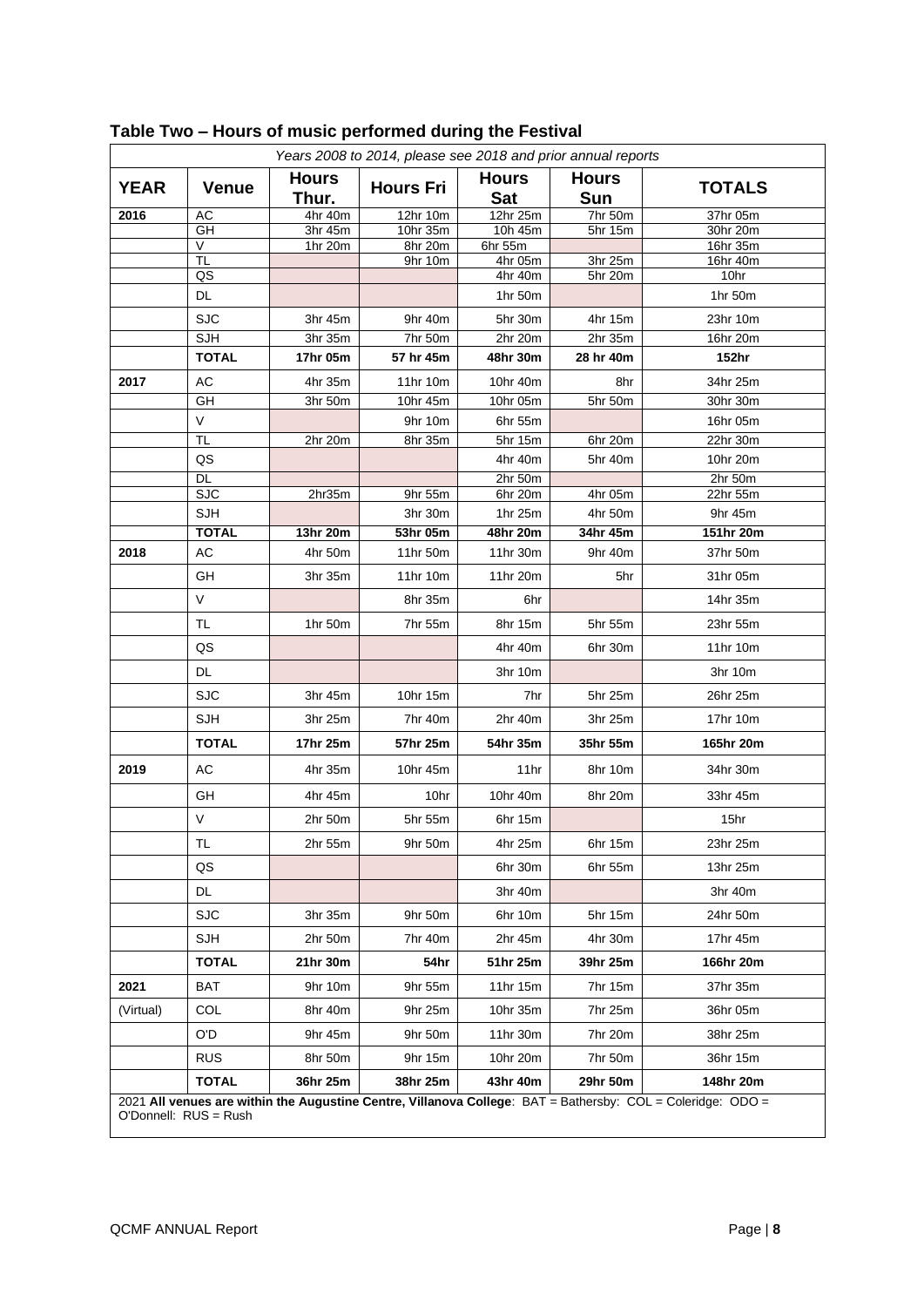#### <span id="page-8-0"></span>**3.2 Venues – Livestream**

In 2021, the Festival was held online, livestreaming on four YouTube channels: 'Coleridge',

'Bathersby', 'Rush', and 'O'Donnell'. This livestream remained opened to schools and colleges with the relevant links until December 31, 2021. The livestream, at the time of this report's release, attracted 12,500 unique viewers and broadcast more than 2,800 hours (116 days) of performances.

"Archbishop Mark is right – not even Covid can silence the music! The statistics of participants, viewers and performances are remarkable.

…On behalf of BCE and particularly all our students who performed and our teachers who worked with them in the months leading up to the festival, our sincere thanks for an outstanding QCMF organised so professionally and creatively during these most challenging times. The time and generosity of the staff and volunteers in so many ways is deeply appreciated."

**– Pam Betts, Executive Director, Brisbane Catholic Education** 

#### <span id="page-8-1"></span>**3.3 Audience – Livestream**

QCMF continues to build its audience following. Each year an increasing number of the public are eager to see the excellent performances on offer across the Festival. The reputation of QCMF for providing high-quality musical performances in an engaging and professional environment is highly valued by music lovers in the community.

### <span id="page-8-2"></span>**3.4 QCMF Leadership Structure and QCMF Executive Committee**

|                                               | President Mr Michael Malloy              |
|-----------------------------------------------|------------------------------------------|
|                                               | Vice President Mr Jayedan Naidu          |
|                                               | Secretary Mrs Lucinda Timms              |
|                                               | Treasurer Mrs Rosalind Smith             |
|                                               | Artistic Director Mr Michael Jones       |
|                                               | Facilitator Mrs Sandra Magnus            |
|                                               | <b>Administration</b> Mrs Alison Schrauf |
| Business Development Manager Mr Gordon Hughes |                                          |

The leadership team and the QCMF Executive Committee take advice from an Advisory Committee made up of ensemble conductors and music directors from a diverse range of Catholic schools and colleges. The results of this consultation process can be found in *Appendix E: Minutes of the QCMF Advisory Meeting*

QCMF ANNUAL Report **Page | 9**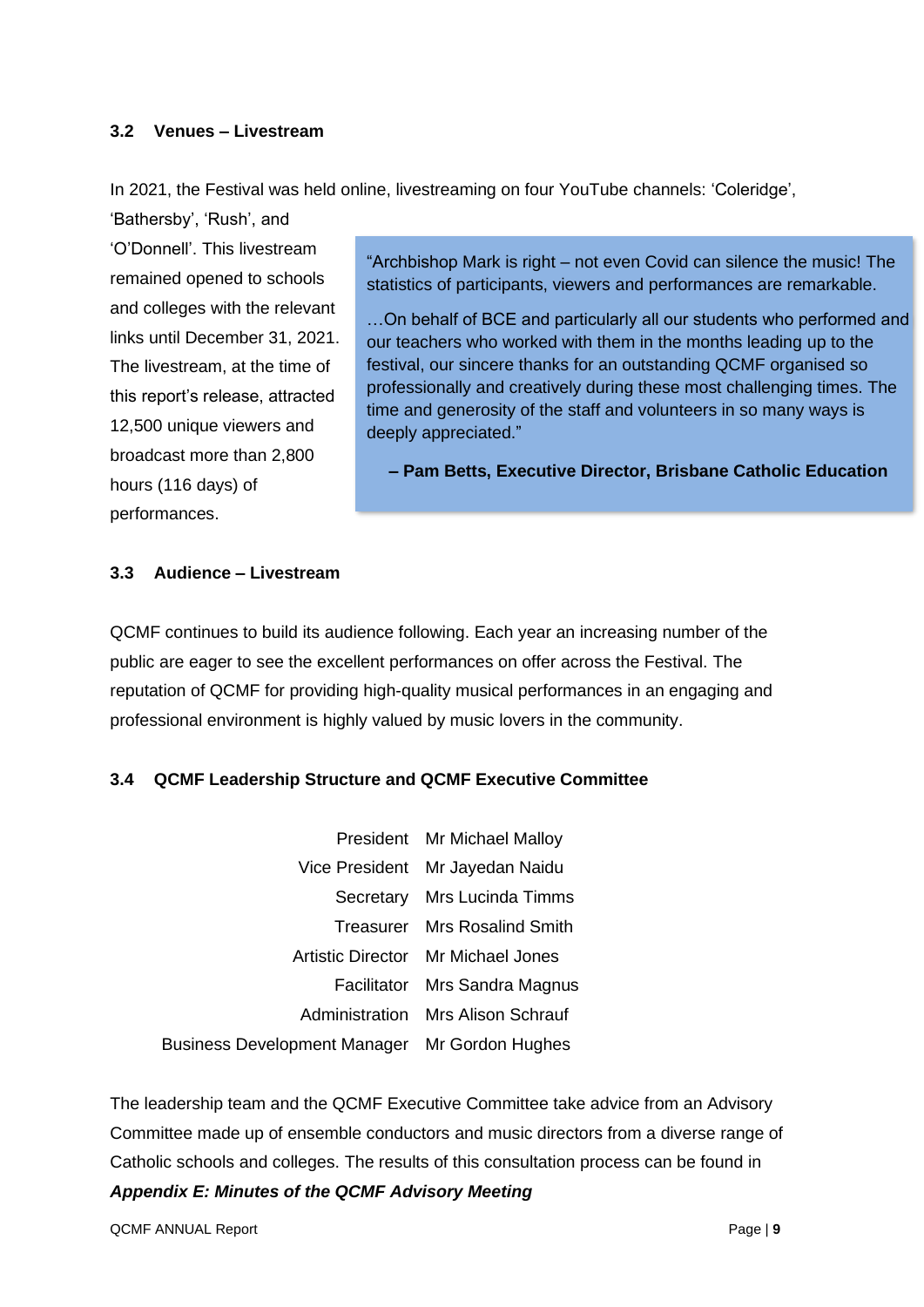The QCMF Facilitator, Villanova College Director of Music, Music Secretary/QCMF Administrator and the QCMF BDM are the driving force of the Festival. The Villanova College music staff, maintenance team, information technology department and canteen staff, with the blessing and encouragement of the Villanova College Leadership, provide enormous support.

#### <span id="page-9-0"></span>**3.5 Volunteers**

A dedicated group of volunteers work with the QCMF Artistic Director, the QCMF Facilitator, the QCMF Administrator and the QCMF BDM to plan the Festival.

The QCMF Planning Group begins meeting in March each year to commence planning

"…a massive thanks to you and your amazing team for the tireless work you have all done to make this performance opportunity possible for us. I am absolutely in awe of the dedication and commitment you guys have shown to make this festival a quality experience".

**– Bernadette Connolly, Instrumental Music Instructor, Shalom College, Bundaberg** 

the August Festival. The group aims for excellence and strive to present a Festival that is professional with a welcoming and friendly atmosphere.

In 2021, given the highly technical needs of the QCMF livestream, a team of approximately 50 volunteers worked anywhere from one shift to the whole weekend, with many working significant hours in the lead-up to the Festival editing and rendering video content.

Volunteers come from many areas:

- Villanova College music students.
- Villanova College Old Boys and Loreto College alumni.
- Villanova College past, current and prospective parents.
- Friends and family of Villanova College parents, past parents, and students.
- Parishioners from St James Parish.
- Parents and Students from other participating Catholic Colleges.
- Students from Griffith University, Queensland University of Technology, University of Queensland, and the Australian Catholic University.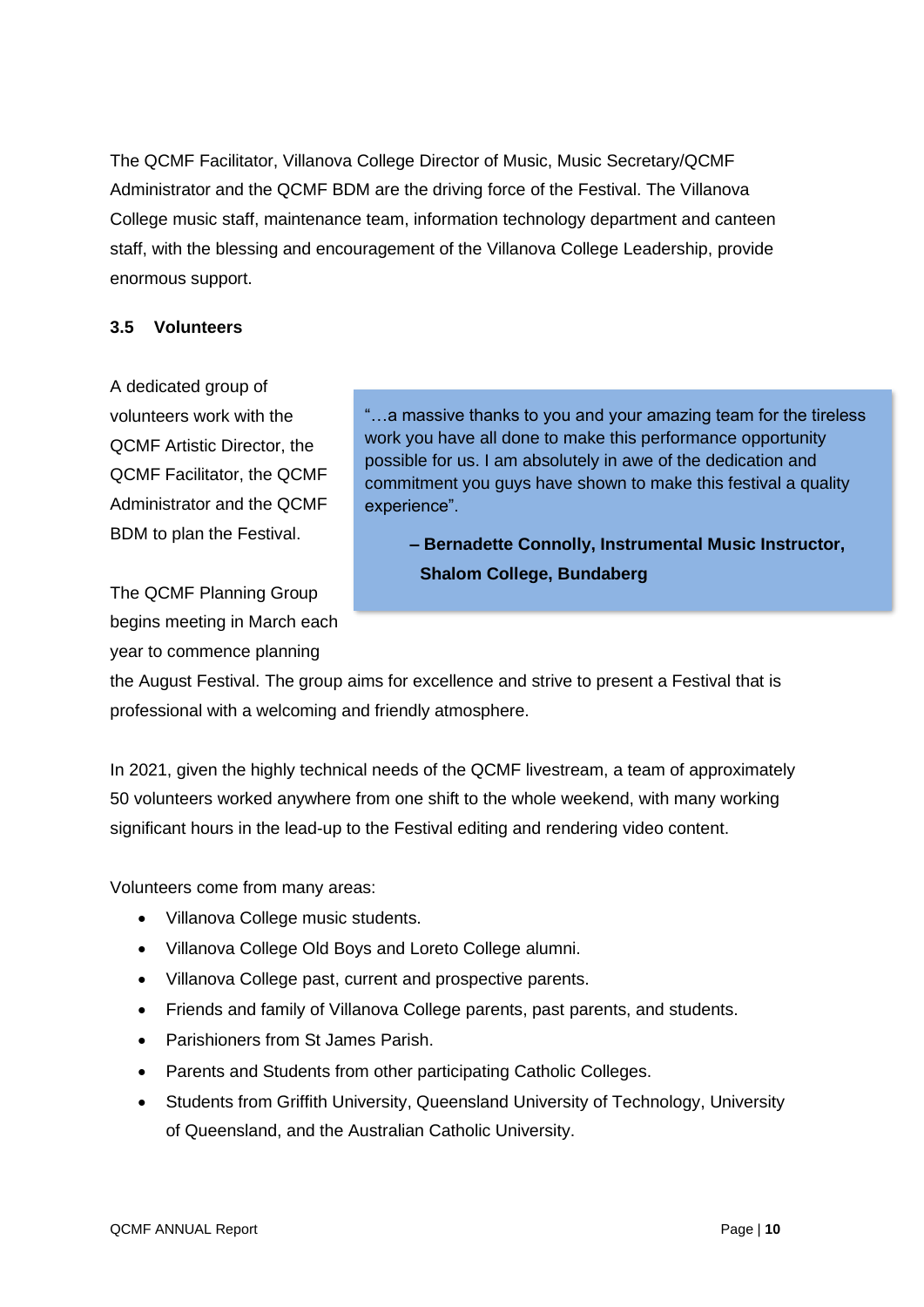There are a growing number of Villanova College old boys who have become involved in the planning and execution of the Festival undertaking roles of stage manager, warm-up personnel, photographer, compere, food outlet coordinator and sound engineers. Volunteers often arrange work and professional responsibilities around the Festival, so they can lend their expertise. A wonderful camaraderie has developed within this group that extends the Festival's positive impact into the wider community.

#### <span id="page-10-0"></span>**3.6 Awards**

Many changes have been instituted over the years in relation to how the Festival views awards.

In 1998 a new award system of gold, silver and bronze was introduced to replace the original first. second and third awards. In 2003, the two perpetual trophies for the most

Congratulations to all of you! The vision, persistence, and skills you all have brought to this event makes an everlasting contribution to us all.

**– Yvonne Lang, CEO Optimo Systems**

outstanding primary and secondary school at the Festival were discontinued in keeping with the move to de-emphasize the competitive nature of the Festival.

In 2007 there was yet another change, again to de-emphasize competition in the Festival and to take a positive and supportive approach to rewarding excellence in performance. The gold, silver and bronze system is still in place, but every ensemble that successfully participates in any section will receive an award.

In 2008 an Award of Excellence was established for individual musicians identified by the adjudicators as producing an outstanding performance.

2016 saw the implementation of new, updated award criteria. The new criteria were created in close consultation with the QCMF advisory committee, adjudicators, and festival participants.

In conclusion, it is important to remember that QCMF is not a competition. Adjudicators are asked to provide feedback to each ensemble using criteria that consider factors such as the age and experience of the performers, the difficulty of the music and the quality of the performance. This creates a system that allows more than one ensemble in a section to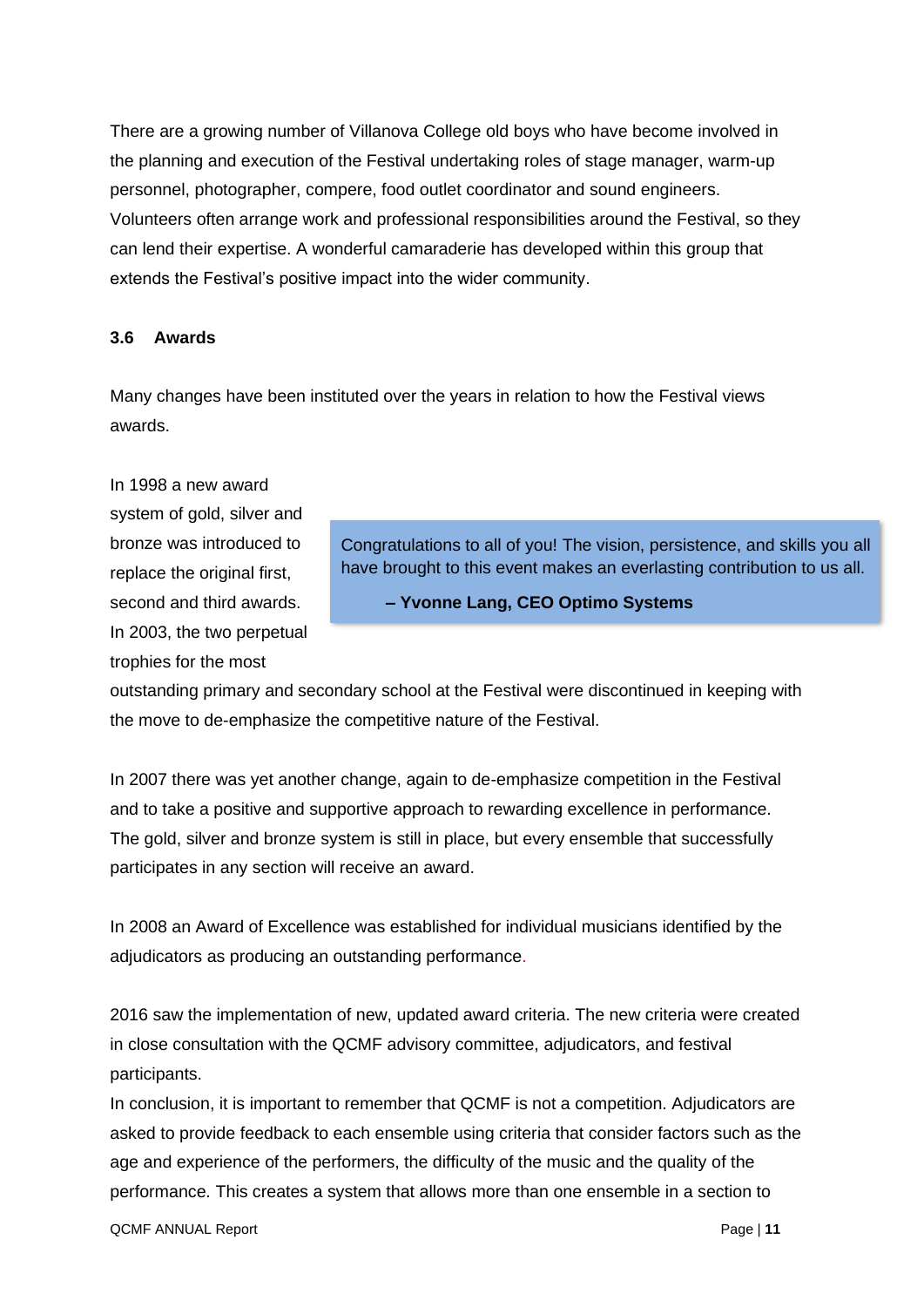receive a gold, silver, or bronze award. Indeed, it is possible that the adjudicators may not award a gold, silver, or bronze award if the criteria for the section are not met.

The new award system has meant a lot more ensembles return to their schools after the

weekend with tangible recognition for their efforts. Indeed, QCMF plaques proudly adorn the wall of countless schools through Queensland and across the country.

"What an amazing job your staff and volunteers are doing! Congratulations and thank you to you all for providing our students with some much-needed opportunities. We really appreciate what you have been able to do to keep QCMF in any format to allow it to continue this year".

– **Cherie Spannenburg, Head of Arts and Performing Arts, St Augustine's College Cairns**

### <span id="page-11-0"></span>**3.7 Adjudication**

The standard of the adjudicators employed is always extremely high. Adjudicators are carefully selected for their professionalism, extensive knowledge of primary and secondary teaching and dedication to a positive learning experience for all involved. Each ensemble receives a written adjudication from each adjudicator in the section (either one or two) together with an audio recording of their performance. This combination provides ensembles with a valuable learning tool.

Work continues to train adjudicators in the application of award criteria to maintain consistency of award outcomes, minimise cognitive biasing and the quality of the feedback given to educators and performers.

### <span id="page-11-1"></span>*4.0 Sponsorship and Funding*

The Festival is a not-for-profit event. Sponsorship income (including in-kind support), entry fees and ticket sales fund the Festival. For information about this aspect of the Festival, see *Appendix B: QCMF Financial Statement.*

It would not be possible to stage the Festival without the generosity of corporate, business, and private sponsors. Sponsorship of QCMF offers businesses the opportunity to access

QCMF ANNUAL Report **Page | 12** potential customers in the education market and align their brands with a high-profile and trusted event. The potential audience reached by sponsors extends not just to the performers but their parents, friends, and

This was such a joy – thank you to all involved! **– Karin Schaupp, Classical Guitarist**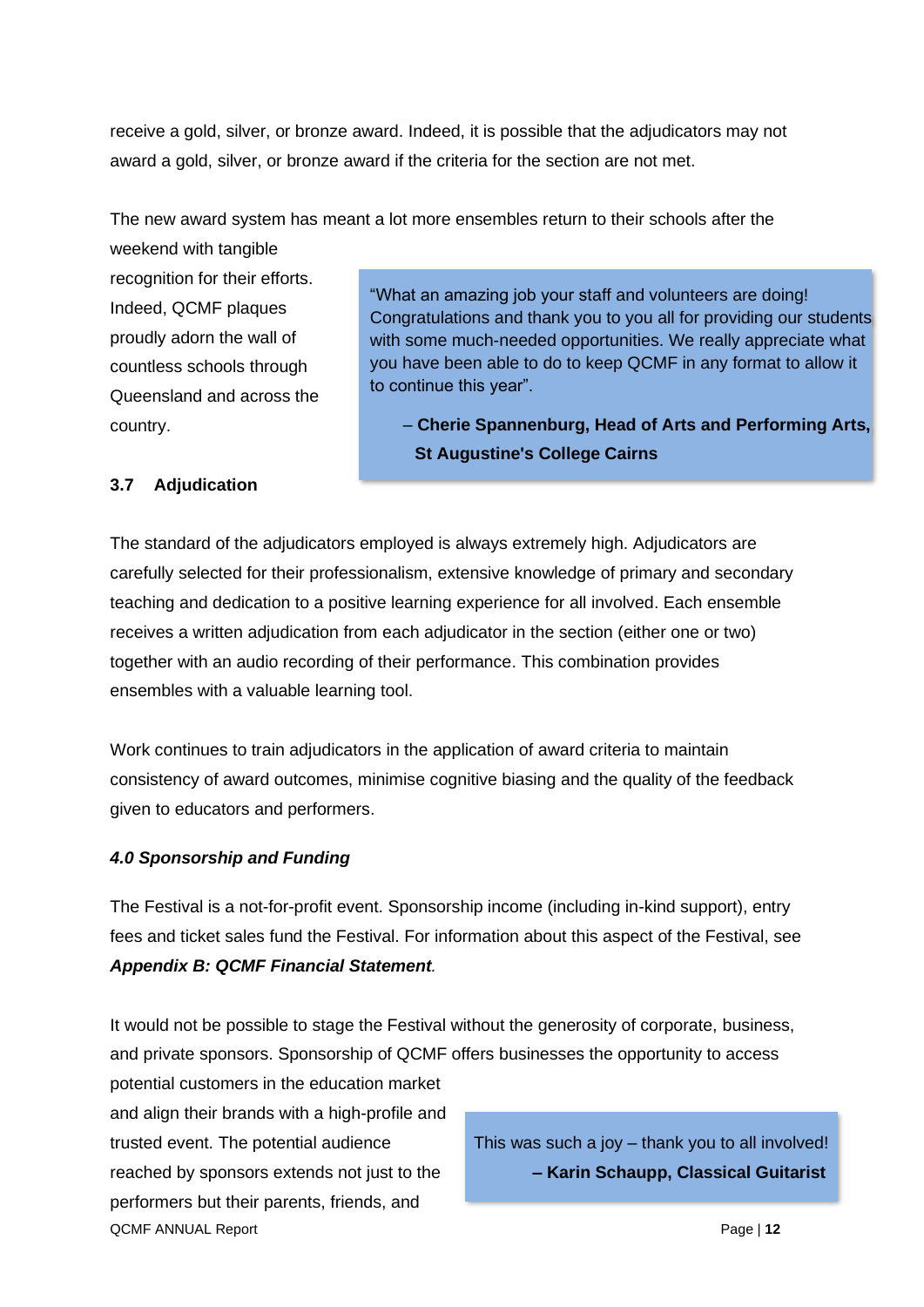family and onward to music directors, conductors, teachers, auxiliary staff and staff of participating schools and principals from Catholic schools and colleges.

#### <span id="page-12-0"></span>**4.1 QCMF Sponsors**

In 2021 we welcomed several new and returning sponsors all of whom we thank for allowing QCMF to foster excellence in music education and their ongoing support.

| <b>PLATINUM</b>  | <b>Brisbane Catholic Education</b>                                  |
|------------------|---------------------------------------------------------------------|
| <b>SILVER</b>    | Queensland Catholic Education Commission                            |
| <b>BRONZE</b>    | John Pearcy Audiology                                               |
| <b>Supporter</b> | <b>Animato Strings</b>                                              |
|                  | Case Batons                                                         |
|                  | Catholic School Parents Queensland                                  |
|                  | Independent Education Union Qld & NT Branch                         |
|                  | Open Conservatorium - Queensland Conservatorium Griffith University |
|                  | <b>Optimum Percussion</b>                                           |
|                  | Optimo Software                                                     |
|                  | Simply for Strings                                                  |
|                  | Yamaha Music Australia                                              |

#### <span id="page-12-1"></span>**4.2 Supporters of QCMF**

In addition to our financial sponsors, we would like to thank the following supporters:

#### **Villanova College, Coorparoo**

Venue and musical equipment

Maintenance Department – Set up

Mrs Dot Blair **&** Mrs Robyn Gunning – catering

#### **Motorola Australia Pty Limited**

#### <span id="page-12-2"></span>*5.0 Publicity and the QCMF Website*

Publicity activities for the 2021 Festival centred on building awareness of the Festival among our local community, increasing audience numbers, disseminating key information to assist with the smooth running of the event and increasing volunteer support.

Publicity for the Festival began early in 2021 when an invitation to participate in QCMF was posted to every Catholic school and college in Queensland and to interstate colleges who had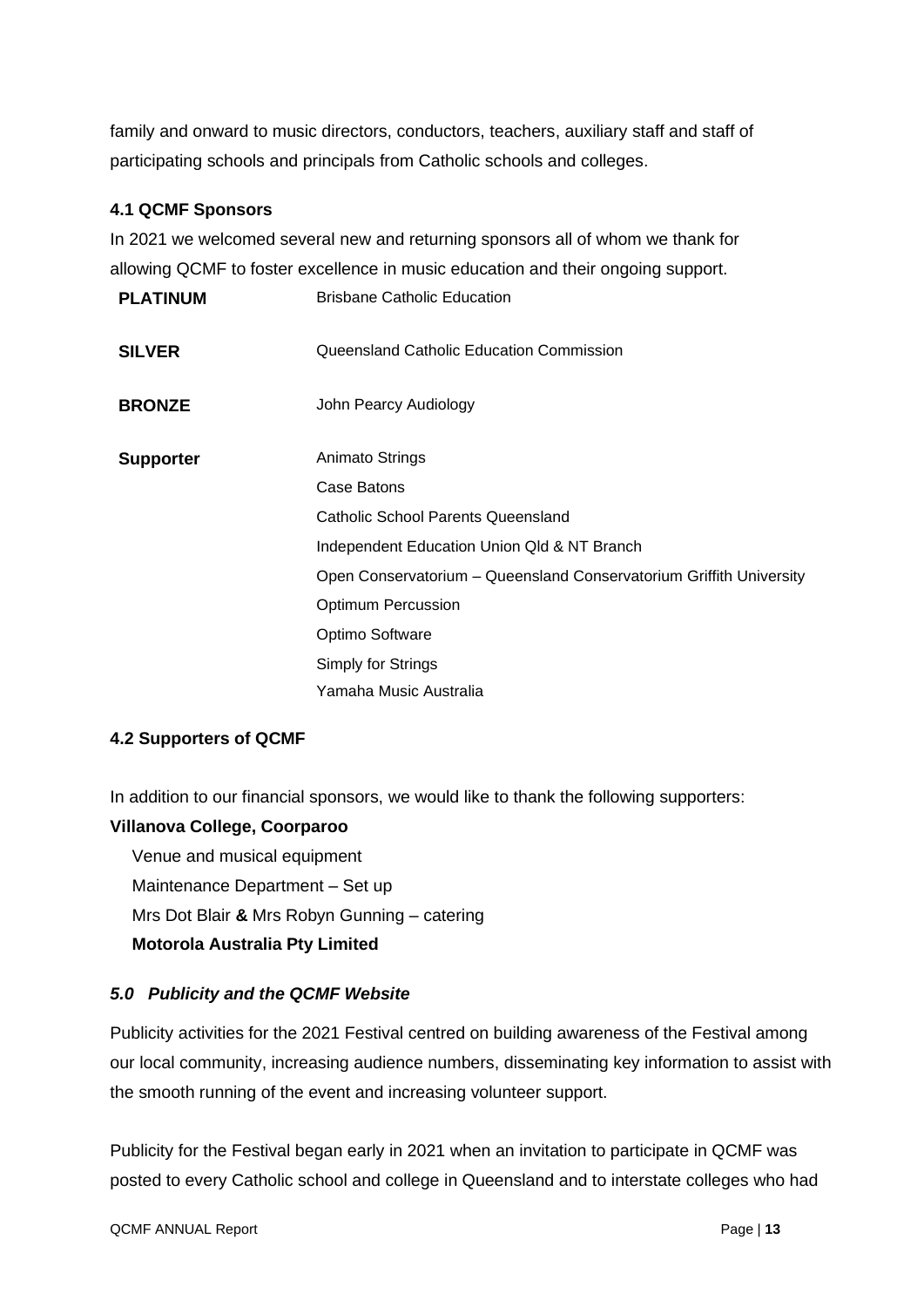expressed an interest in the Festival. In May, a reminder of the closing date was emailed to every school or college in the QCMF database.

The QCMF Website is the central hub for Festival information, listing sponsor details and opportunities, performance times, section criteria, performance criteria and in 2021, information regarding recording performance videos, submission details and livestreaming information. In addition to performer-specific information, a brochure entitled "What is QCMF?" was revamped and released to all participating schools (**Appendix D**).

#### <span id="page-13-0"></span>*6.0 Festival innovation and future development*

As the Festival continues to grow and develop, processes and procedures continue to be refined. Below is a list of some of the major innovation and future developments planned for the festival -

QCMF Volunteer portal will continue to be refined and improved.

QCMF Website – ongoing improvements being made to menu organisation and information management.

QCMF Investment Fund – after considerable work, QCMF now has a dedicated amount that is invested annually. The goal of

this fund in to reduce the festival's reliance on sponsorship funding thereby ensuring the long-term financial viability of QCMF.

"Thank you for having such a wonderful Festival…" **– Stephanie Taylor, Adjudicator - St Margaret's Anglican Girls School**

QCMF Management Portal – continuing upgrades to improve ensemble scheduling and management. Continued refinement of adjudicator training and induction to better align feedback to ensemble conductors and teachers, with improved educational outcomes. Continued collection and collations of "Adjudicator Top Repertoire Picks" to enrich repertoire selection for teachers. Improved information sharing by documenting weekly meetings and circulating to the QCMF Executive. Inviting stakeholders to join weekly meetings when appropriate to discuss specific issues.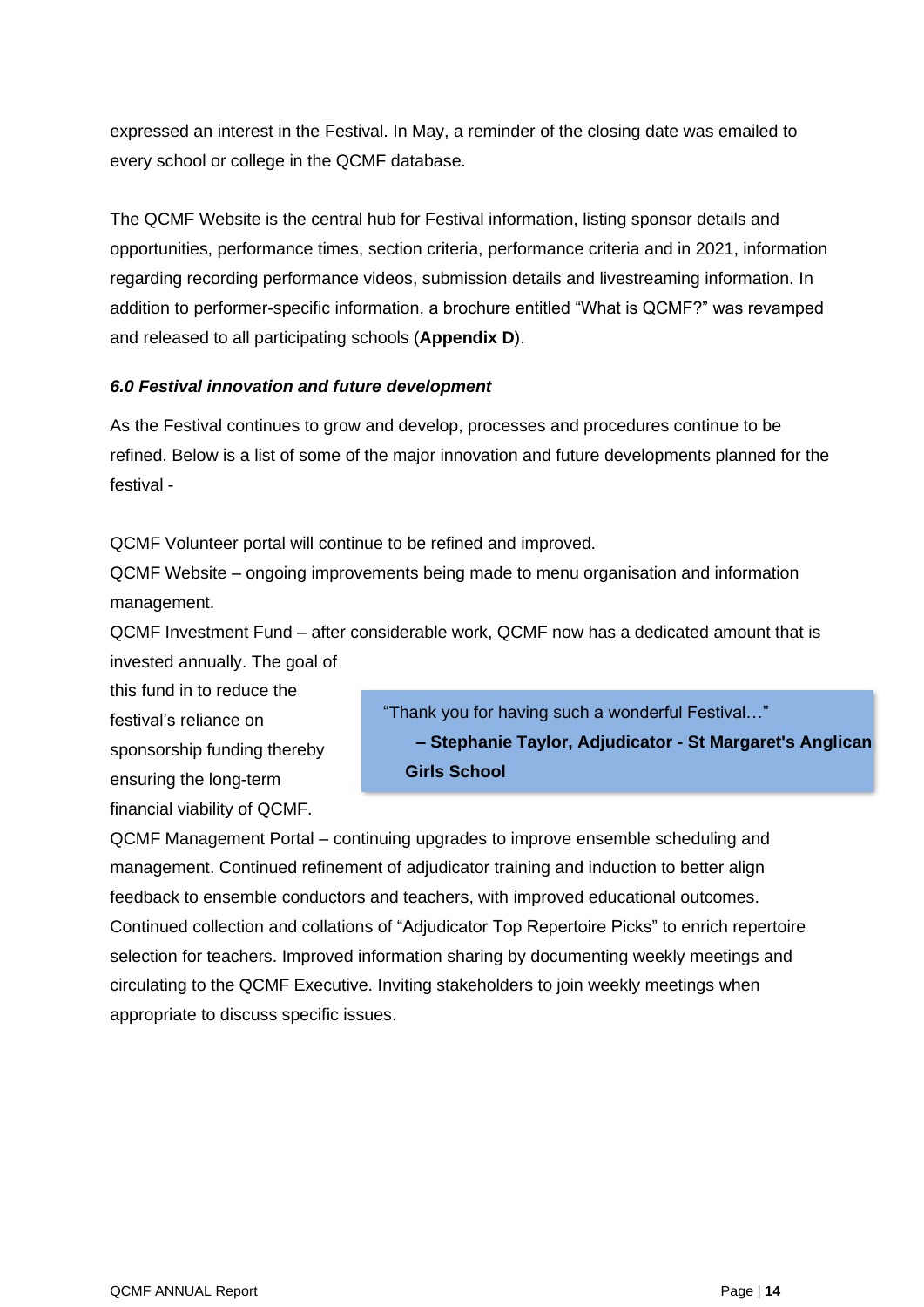#### <span id="page-14-0"></span>*Appendix A: Program of Events – Festival Overview*









**SUNDAY 15TH AUGUST** AUGUSTINE CENTRE . VILLANOVA COLLEGE COORPAROO



2021 PROGRAMME

 $\overline{1}$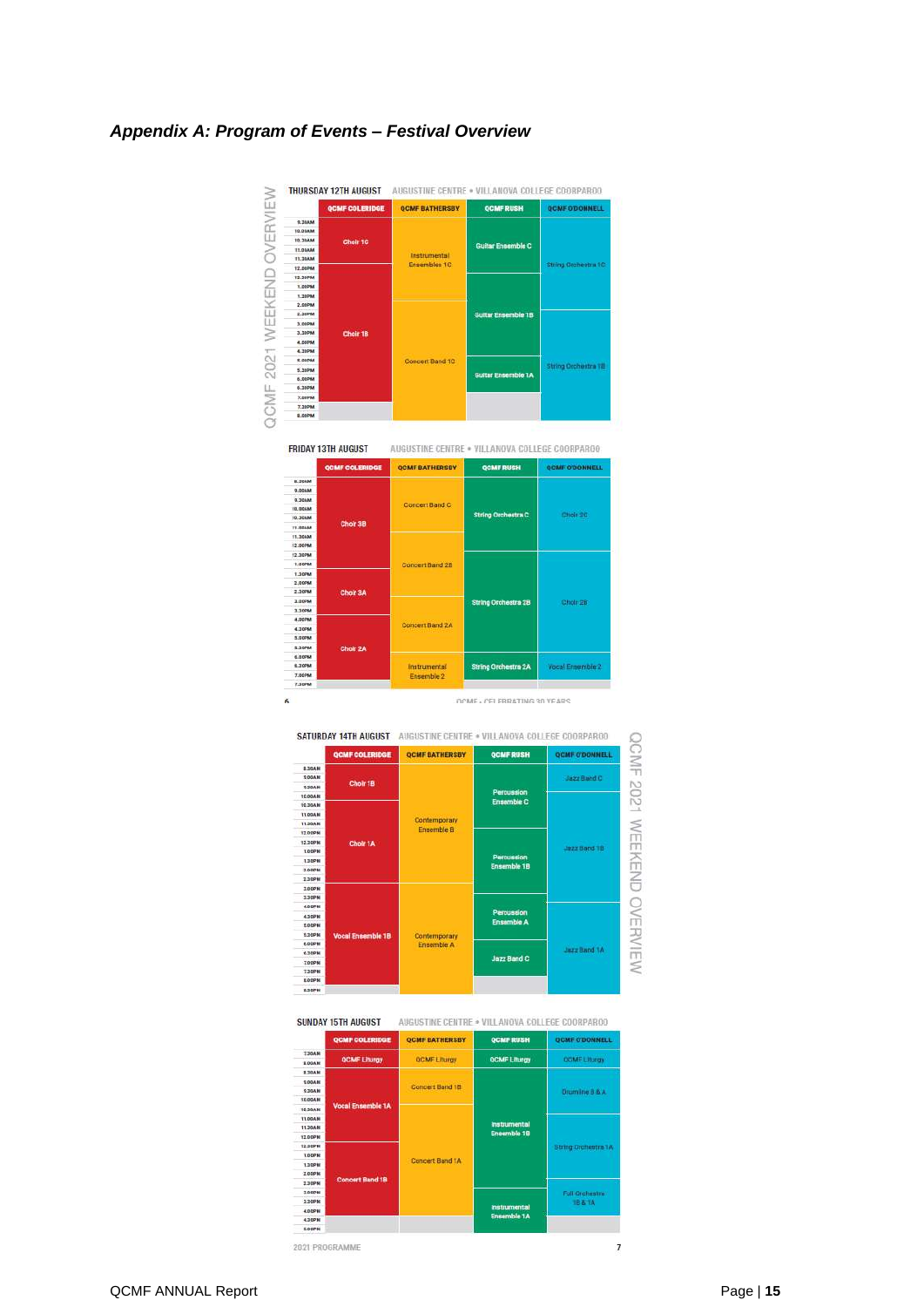<span id="page-15-0"></span>

| Approved:<br><b>QCMF Committee Meeting 8 February</b>             |                                |                   |                                                     |         |         |         |         |           |          |          |          |          |          |
|-------------------------------------------------------------------|--------------------------------|-------------------|-----------------------------------------------------|---------|---------|---------|---------|-----------|----------|----------|----------|----------|----------|
|                                                                   | 2021<br>Cash<br>flow<br>budget | 2021<br>(Virtual) | $2020 -$<br><b>NO</b><br><b>Festival</b><br>(COVID) | 2019    | 2018    | 2017    | 2016    | 2015      | 2014     | 2013     | 2012     | 2011     | 2010     |
| <b>INCOME</b>                                                     |                                |                   |                                                     |         |         |         |         |           |          |          |          |          |          |
| Interest received                                                 | 300                            | 99                |                                                     | 170     | 713     | 301     | 193     | 348       | 542      | 577      | 876      | 365      | 1,422    |
| <b>Event Sales</b>                                                |                                |                   |                                                     | 53,907  | 55,768  | 48,950  | 50,296  | 28,912    | 33,158   | 31,006   | 34,148   | 28,678   | 25,255   |
| Sponsorship income                                                | 40,000                         | 28,645            |                                                     | 34,273  | 31,773  | 20,273  | 18,386  | 17,091    | 18,000   | 14,000   | 13,500   | 11,000   | 12,000   |
| Nominations                                                       | 54,890                         | 61,750            |                                                     | 61,735  | 61,930  | 50,945  | 52,765  | 41,775    | 41,085   | 29,356   | 30,466   | 23,176   | 19,531   |
| <b>TOTAL FESTIVAL INCOME</b>                                      | 95,190                         | 90,494            | $\mathbf{0}$                                        | 150,085 | 150,184 | 120,811 | 121,954 | \$88,176  | \$93,203 | \$75,950 | \$79,103 | \$63,219 | \$58,207 |
| <b>EXPENDITURE</b>                                                |                                |                   |                                                     |         |         |         |         |           |          |          |          |          |          |
| Adjudicators                                                      | 16,800                         | 20,120            |                                                     | 20,962  | 22,472  | 20,555  | 21,078  | 19,064    | 18,411   | 17,871   | 17,728   | 15,828   | 16,379   |
| Cleaning (includes waste bins)                                    | 5,000                          |                   |                                                     | 10,017  | 14,673  | 12,772  | 9,655   | 4,695     | 5,053    | 2,394    | 3,056    | 2,751    | 729      |
| Plaques                                                           | 5,500                          | 4,350             |                                                     | 5,535   | 4,986   | 4,558   | 4,922   | 3,999     | 4,397    | 4,013    | 3,173    | 2,834    | 5,479    |
| Hire of Equipment & Services                                      | 15,000                         | 2,618             | 1,519                                               | 43,226  | 30,194  | 26,751  | 18,435  | 11,791    | 10,791   | 5,924    | 1,594    | 2,359    | 3,435    |
| <b>Catering Expenses</b>                                          | 8,000                          | 545               | 7,044                                               | 2,228   | 10,507  | 11,047  | 9,962   | 8,960     | 6,908    | 8,022    | 5,944    | 6,325    | 5,156    |
| Sundries & Other                                                  | 1,500                          | 3,220             | 1,615                                               | 5,314   | 6,688   | 2,379   | 2,284   | 5,626     | 3,098    | 8,322    | 4,616    | 8,468    | 2,721    |
| <b>QCMF Website &amp; Portal &amp;</b><br><b>Volunteer Portal</b> | 10,000                         | 10,656            | 5,440                                               | 8,560   | 4,871   | 9,938   | 7,950   | 9,236     | 8,765    | 8,299    | 11,000   |          |          |
| <b>Bank Charges QCMF</b>                                          |                                |                   |                                                     | 38      | 115     | 184     | 543     |           |          |          |          |          |          |
| Printing, stationery & postage                                    | 8,000                          | 3,092             | 380                                                 | 9,357   | 8,237   | 9,452   | 9,931   | 2,778     | 3,220    | 3,286    | 2,415    | 4,357    | 5,376    |
| <b>TOTAL FESTIVAL</b><br><b>EXPENDITURE</b>                       | 69,800                         | 44,601            | 15,998                                              | 107,610 | 107,133 | 105,210 | 109,673 | 113,056   | 97,175   | 76,233   | 66,459   | 60,984   | 60,431   |
| <b>TOTAL INCOME/DEFICIT</b>                                       | 25,390                         | 45,893            | $-15,998$                                           | 42,475  | 43,051  | 15,601  | 12,281  | $-24,880$ | $-3,972$ | $-283$   | 12,643   | 2,236    | $-2,223$ |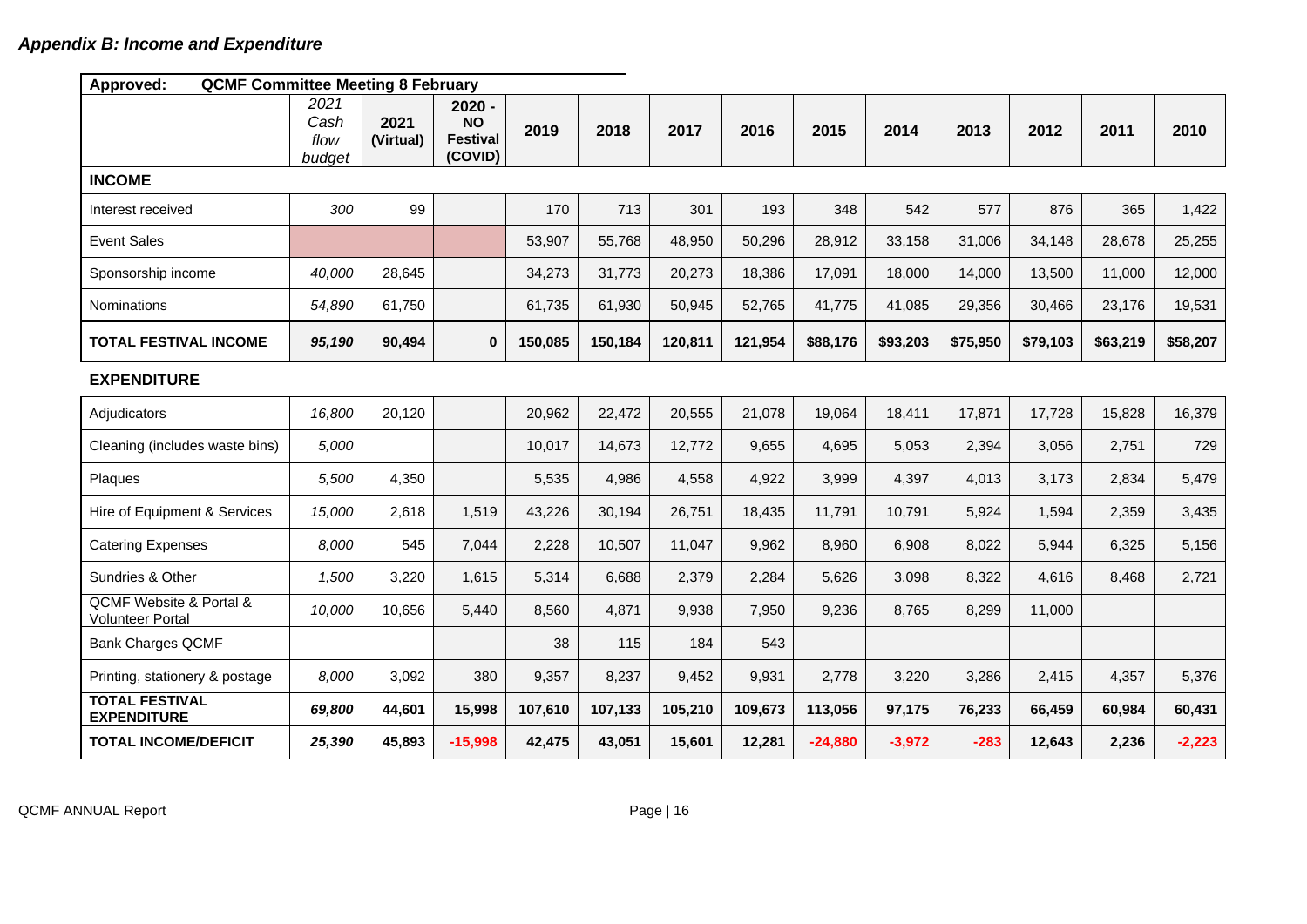#### <span id="page-16-0"></span>*Appendix C: Online Conductor Survey*

**Survey Aim:** Gather aggregated feedback data on various aspects of the festival and highlight areas of improvement form its core participants.

**Survey Size** 317 - Responses 59 (18% response rate)

Q1 Overall, how would you rate QCMF? Answered: 59 Skipped: 0

1. Overall, how would you rate QCMF?



#### **Q2 Please rate on a scale of 1 (Very Poor) to 5 (Very good) the following:**

#### Answered: 59

#### Skipped: 0

2. Please rate the following on a scale 'Very poor' to 'Very good': **More Details** 

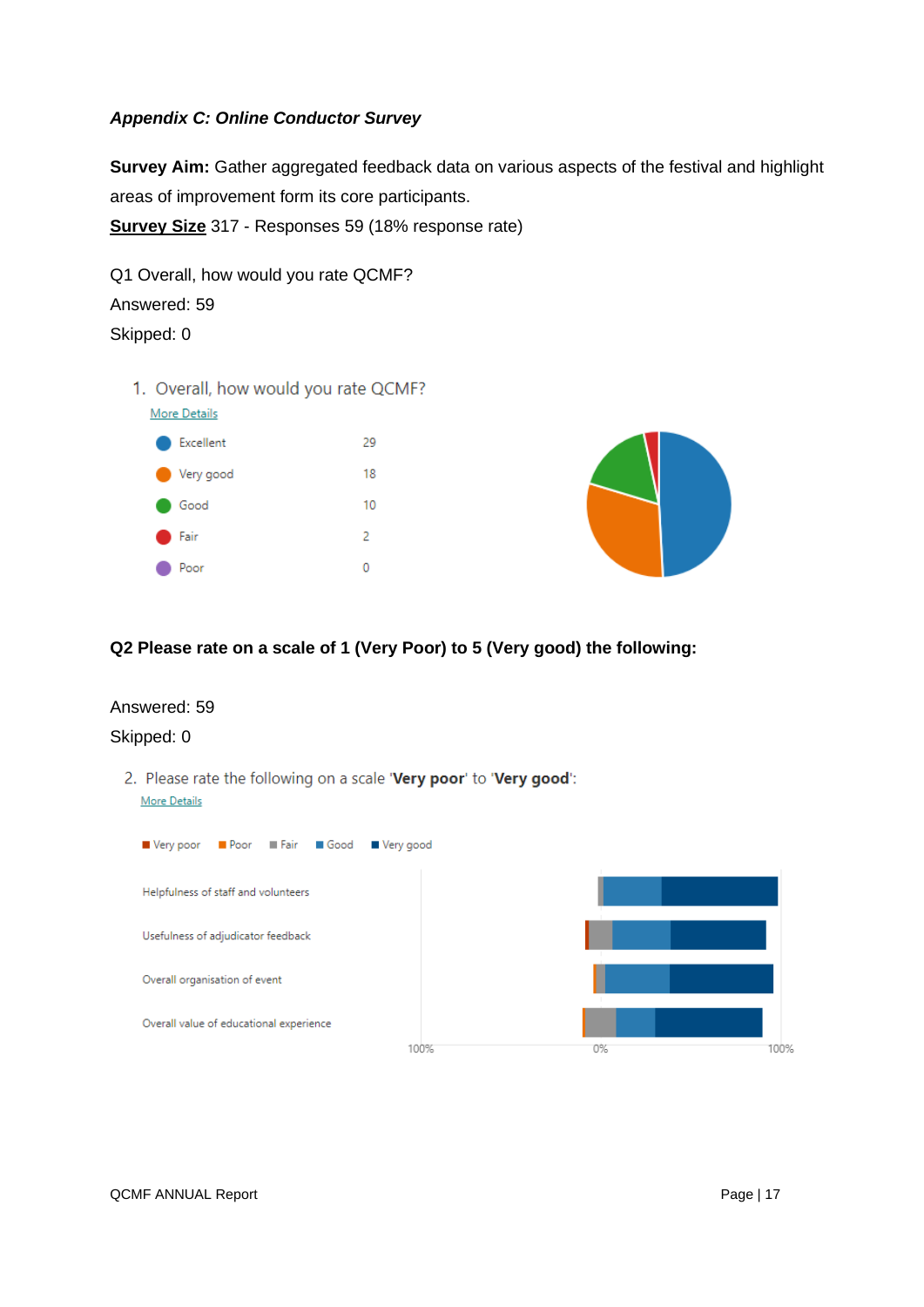## **Q3 What did you like about QCMF?**

#### Answered: 45

Skipped: 14

| Text response – responses grouped by frequency and theme (some responses were |                                                                        |  |  |  |  |  |
|-------------------------------------------------------------------------------|------------------------------------------------------------------------|--|--|--|--|--|
| aligned with two themes and recorded as such)                                 |                                                                        |  |  |  |  |  |
|                                                                               | Adaptability: It didn't have to be cancelled at the last minute like   |  |  |  |  |  |
| 21                                                                            | so many other festivals/competitions. To be able to work toward a      |  |  |  |  |  |
|                                                                               | performance again.                                                     |  |  |  |  |  |
|                                                                               | Opportunity to perform: Makes me want to stay engaged with             |  |  |  |  |  |
| 11                                                                            | this event. Opportunity to perform outside the local community and     |  |  |  |  |  |
|                                                                               | to see what other ensembles were doing.                                |  |  |  |  |  |
|                                                                               | Organisation: Fabulous as usual. What an achievement.                  |  |  |  |  |  |
|                                                                               | Dedication and hard work of volunteers. Appreciation of the work       |  |  |  |  |  |
| 7                                                                             | involved in delivering the festival amid all the disruption. Extremely |  |  |  |  |  |
|                                                                               | helpful nature of the staff. Organized and very accessible and a       |  |  |  |  |  |
|                                                                               | good opportunity to perform.                                           |  |  |  |  |  |
|                                                                               | Adjudications: Great adjudicator feedback. Valuable feedback           |  |  |  |  |  |
| 6                                                                             | from highly experienced adjudicators. The adjudication sheets were     |  |  |  |  |  |
|                                                                               | the same as if we were there in person which was great to receive.     |  |  |  |  |  |
| 6                                                                             | Everything was great.                                                  |  |  |  |  |  |
|                                                                               | Hybrid format: is fantastic for regional and rural schools as it       |  |  |  |  |  |
|                                                                               | gives them a change to participate with their whole ensemble and is    |  |  |  |  |  |
|                                                                               | not limited to those who can afford to travel to Brisbane. Students    |  |  |  |  |  |
| 5                                                                             | with anxiety about performing were able to perform in familiar         |  |  |  |  |  |
|                                                                               | environments. Groups have a goal to reach for, especially now          |  |  |  |  |  |
|                                                                               | when performances are limits. Suggestion: It should be an option       |  |  |  |  |  |
|                                                                               | every year even when/if everything is able to return to normal         |  |  |  |  |  |
|                                                                               | Watching all ensembles in a section. Ensembles were able to            |  |  |  |  |  |
|                                                                               | watch all performances in their section. Our school got to watch the   |  |  |  |  |  |
|                                                                               | other musical ensembles from our school as well as the other           |  |  |  |  |  |
| 5                                                                             | schools in our section. This allowed for some wonderful discussion     |  |  |  |  |  |
|                                                                               | about celebrating music created by others. It also provided an         |  |  |  |  |  |
|                                                                               | opportunity for younger ensembles to see groups that they could        |  |  |  |  |  |
|                                                                               | aspire to.                                                             |  |  |  |  |  |
|                                                                               | Atmosphere: It was as festive as it could be in the current            |  |  |  |  |  |
| 3                                                                             | situation Friendly and non-competitive.                                |  |  |  |  |  |
|                                                                               | Inclusiveness: Its inclusiveness, all abilities and levels are         |  |  |  |  |  |
| $\overline{2}$                                                                | encouraged.                                                            |  |  |  |  |  |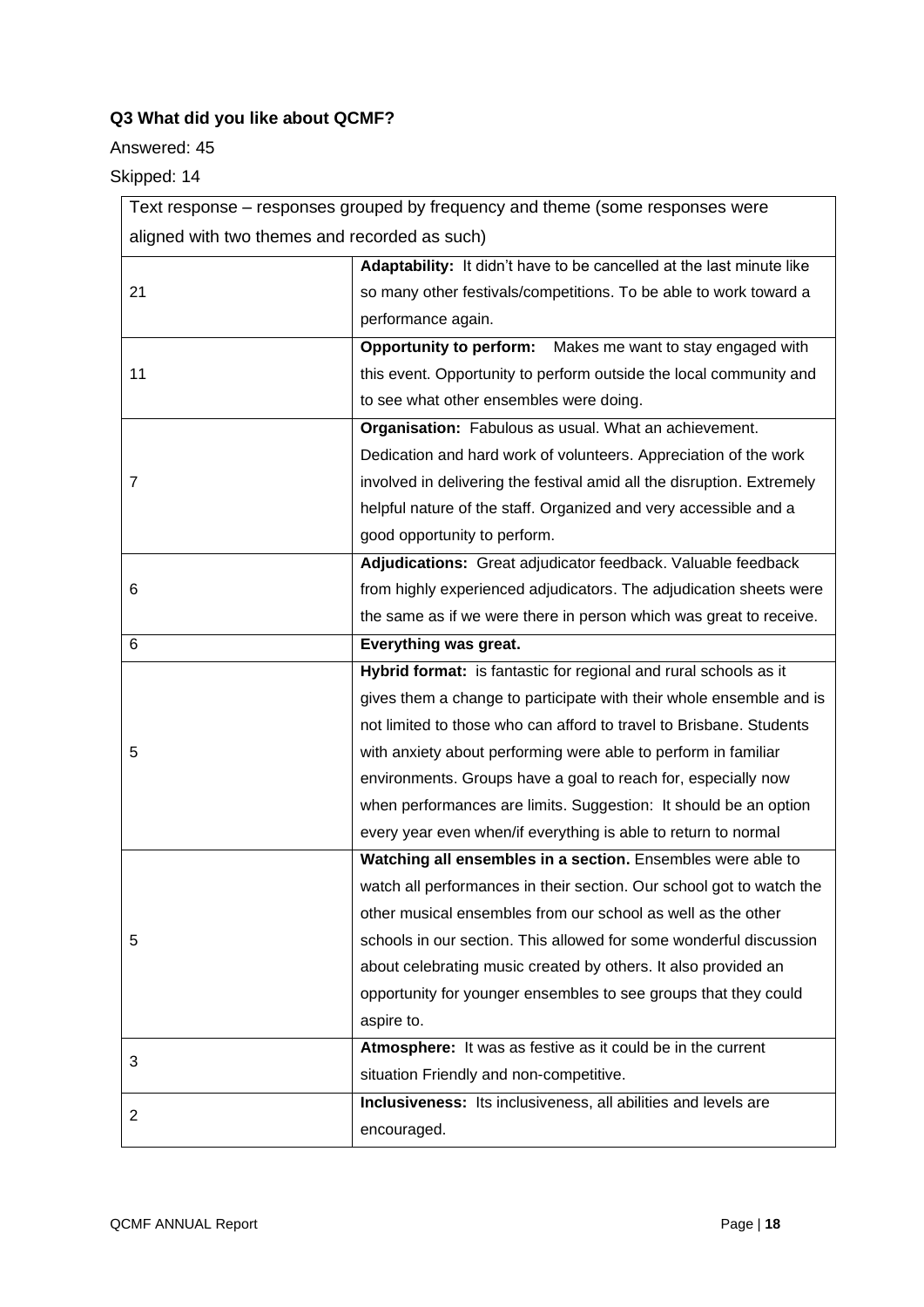### **Q4 What did you dislike about QCMF?**

Answered: 41

### Skipped: 18

| Text response - responses grouped by frequency and theme (some responses were |                                                                          |  |  |  |  |
|-------------------------------------------------------------------------------|--------------------------------------------------------------------------|--|--|--|--|
| aligned with two themes and recorded as such)                                 |                                                                          |  |  |  |  |
| 25                                                                            | Answered "Nil" or 'Nothing" or the response didn't fit the above.        |  |  |  |  |
|                                                                               | Adjudications: Poor handwriting therefore difficult to read. On          |  |  |  |  |
|                                                                               | occasions adjudicators did not agree. Missed live adjudications. Not     |  |  |  |  |
| 6                                                                             | getting a general section feedback. The length of time between           |  |  |  |  |
|                                                                               | streaming and receiving adjudications. Suggest: Emailing                 |  |  |  |  |
|                                                                               | adjudications.                                                           |  |  |  |  |
|                                                                               | Recordings: Videos didn't adequately capture the actual                  |  |  |  |  |
|                                                                               | performance. It was a lot more work for the schools. The time it         |  |  |  |  |
| 6                                                                             | took to record and submit entries is not sustainable. The timing was     |  |  |  |  |
|                                                                               | very difficult. We wouldn't do it again if it was so close to the school |  |  |  |  |
|                                                                               | holidays.                                                                |  |  |  |  |
|                                                                               | Atmosphere: Prefer the atmosphere of a live performance.                 |  |  |  |  |
| 6                                                                             | Missed the community spirit. Very impersonal.                            |  |  |  |  |
|                                                                               | Streaming: Only able to watch the ensembles in our section. The          |  |  |  |  |
|                                                                               | YouTube link was too long, and we weren't allowed to share it on         |  |  |  |  |
| 6                                                                             | our school's community newsletter as it contained information about      |  |  |  |  |
|                                                                               | other students. The delay between streaming and receiving                |  |  |  |  |
|                                                                               | adjudications.                                                           |  |  |  |  |
| 4                                                                             | Results: Not knowing what anyone else's results were - not even          |  |  |  |  |
|                                                                               | in our own section/s. Not even knowing results within our section.       |  |  |  |  |
| $\overline{2}$                                                                | Educational value: Students didn't get the same educational              |  |  |  |  |
|                                                                               | experience of performing and watching other ensembles/choirs.            |  |  |  |  |
|                                                                               | <b>Communication:</b> The links to each section were only sent to the    |  |  |  |  |
| 2                                                                             | school administrator who did not always pass this information onto       |  |  |  |  |
|                                                                               | the conductors.                                                          |  |  |  |  |
| $\overline{2}$                                                                | Hard copies of music scores: Questioned the need to provide              |  |  |  |  |
|                                                                               | hard copies of scores. Suggest: Being able to upload a pdf.              |  |  |  |  |
| 1                                                                             | Repertoire: We would love to see the repertoire chosen by other          |  |  |  |  |
|                                                                               | groups within our section.                                               |  |  |  |  |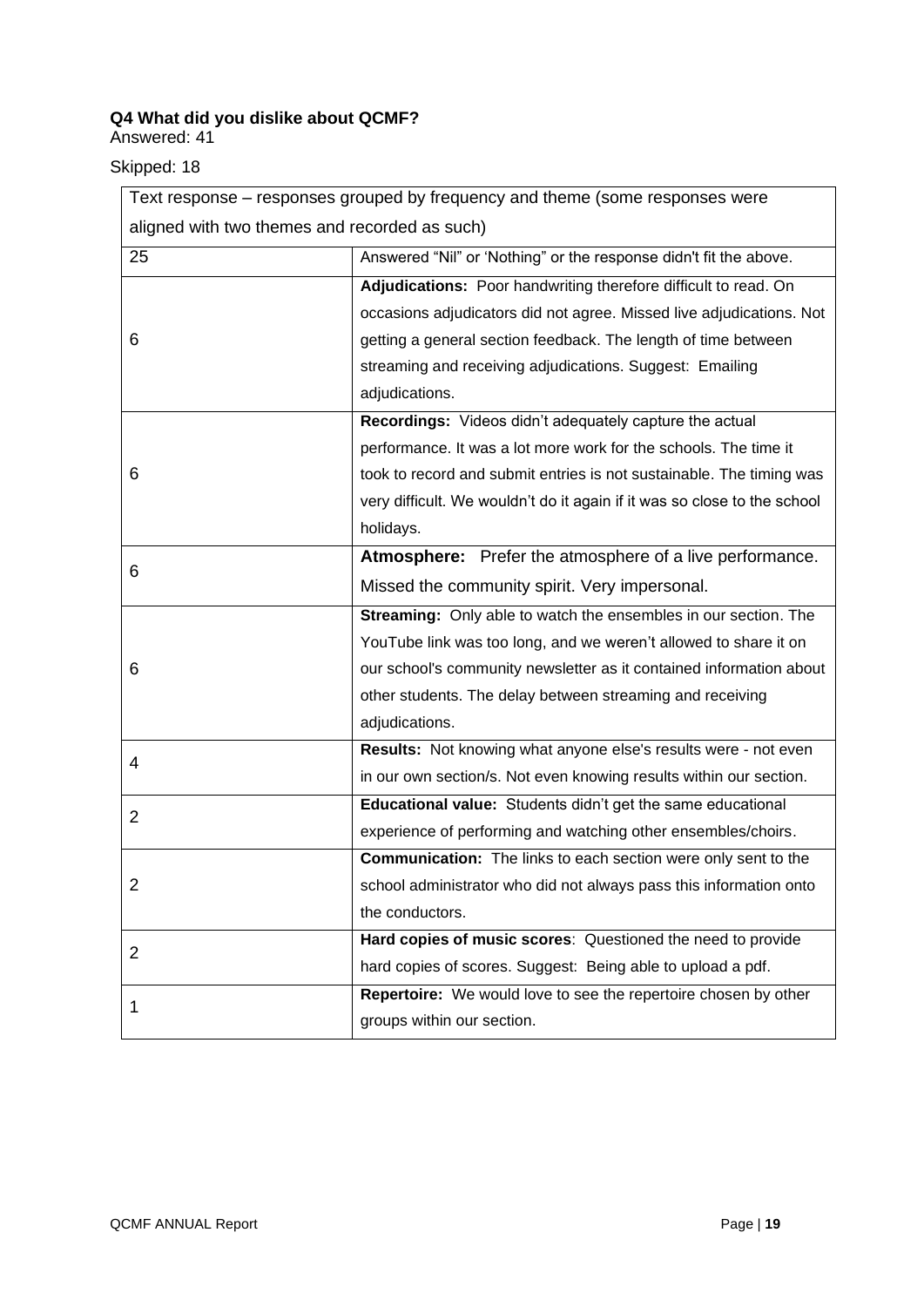#### **Q5 Prior to QCMF, how much of the information that you needed did you get?**

Answered: 59 Skipped: 0

5. Prior to QCMF, how much of the information that you needed did you get?



## **Q6. QCMF compiles a list of recommended / representative repertoire annually. Have you interacted with this document in the last 12 months?**

Answered: 59

#### Skipped: 0

6. QCMF compiles a list of recommended / representative repertoire annually and post the list on its website. Have you interacted with this document in the last 12 months? **More Details** 



Note: between 2019 and 2021, conductors not interacting with the list increased from 22.45% to 24%. Lack of awareness has reduced from 42% to 32% and interactions with the list has increased from 34% to 44%.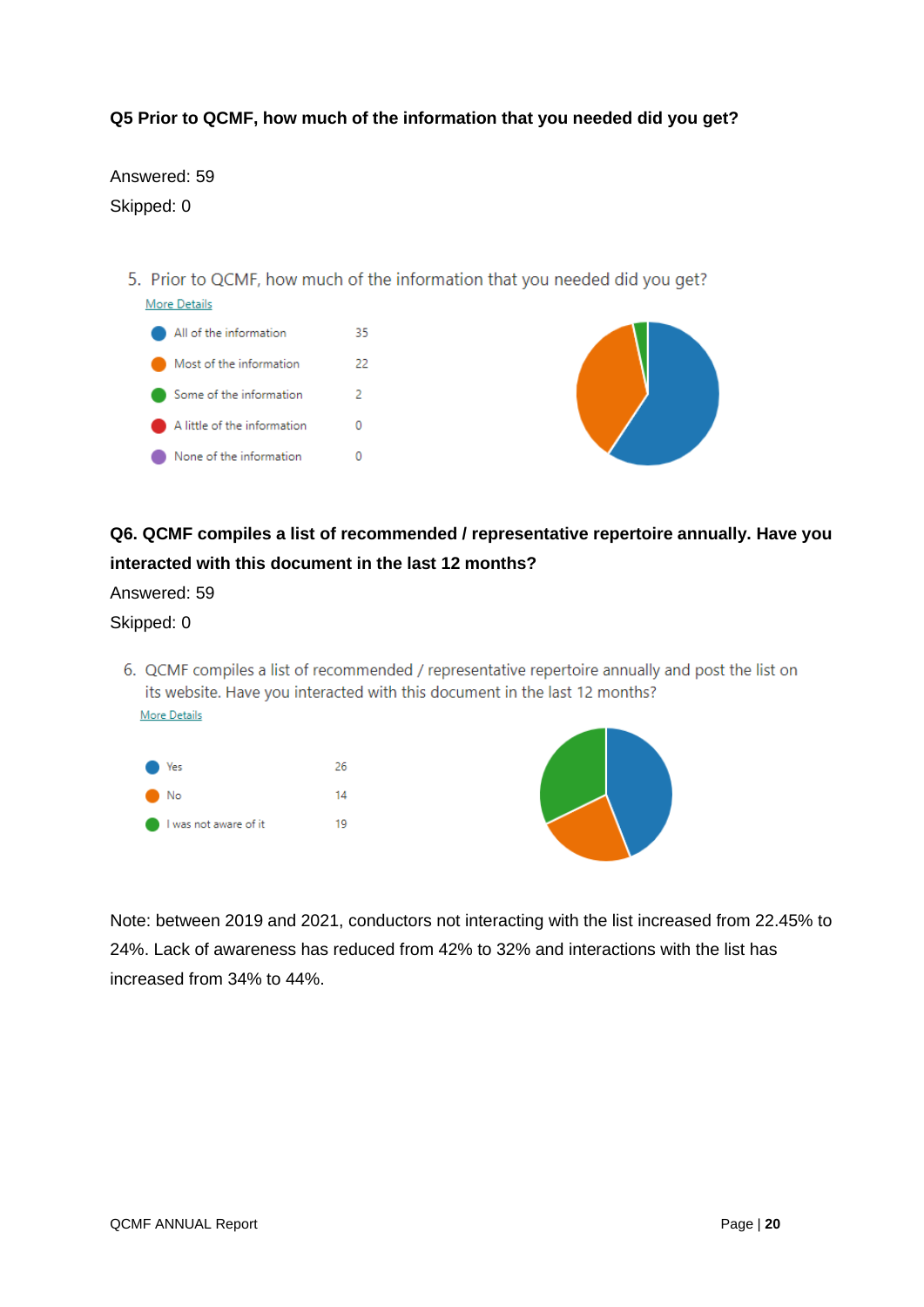## **Q7. IS there anything else you'd like to share about QCMF?**

#### Answered: 23

Skipped: 36

| Text response – responses grouped by frequency and theme (some responses were |                                                                       |  |  |  |  |  |
|-------------------------------------------------------------------------------|-----------------------------------------------------------------------|--|--|--|--|--|
| aligned with two themes and recorded as such)                                 |                                                                       |  |  |  |  |  |
| 11                                                                            | A positive response of thanks or appreciation - gratitude             |  |  |  |  |  |
|                                                                               | for staging the event in very difficult circumstances                 |  |  |  |  |  |
| 6                                                                             | <b>General Suggestions:</b>                                           |  |  |  |  |  |
|                                                                               | I have looked at the repertoire list and there is nothing for the     |  |  |  |  |  |
|                                                                               | upper-level choral groups.                                            |  |  |  |  |  |
|                                                                               | Please create individual link for each school if the competition will |  |  |  |  |  |
|                                                                               | be online                                                             |  |  |  |  |  |
|                                                                               | (I don't understand question 5). This was my first year with BCE      |  |  |  |  |  |
|                                                                               | after being with Rockhampton CE and the process was similar.          |  |  |  |  |  |
|                                                                               | It would be great to enter online again in 2022 as we won't be        |  |  |  |  |  |
|                                                                               | travelling from NZ next year.                                         |  |  |  |  |  |
|                                                                               | Please be mindful that not all staff at each school have been         |  |  |  |  |  |
|                                                                               | involved in QCMF before there will always be new people who do        |  |  |  |  |  |
|                                                                               | not know the ropes like others do.                                    |  |  |  |  |  |
|                                                                               | Can the video entry be an option every year please?                   |  |  |  |  |  |
| 3                                                                             | Other - responses pertaining to Q3 or Q4:                             |  |  |  |  |  |
|                                                                               | Can there be a list of all the repertoire performed.                  |  |  |  |  |  |
|                                                                               | Please continue to have 2 adjudicators. It's great.                   |  |  |  |  |  |
|                                                                               | Conductor bios were very short and hard to write anything useful.     |  |  |  |  |  |
|                                                                               |                                                                       |  |  |  |  |  |
| $\overline{2}$                                                                | Wishing for a return to normal and return to in personal              |  |  |  |  |  |
|                                                                               | performances.                                                         |  |  |  |  |  |
| 1                                                                             | Answered "Nil" or 'Nothing"                                           |  |  |  |  |  |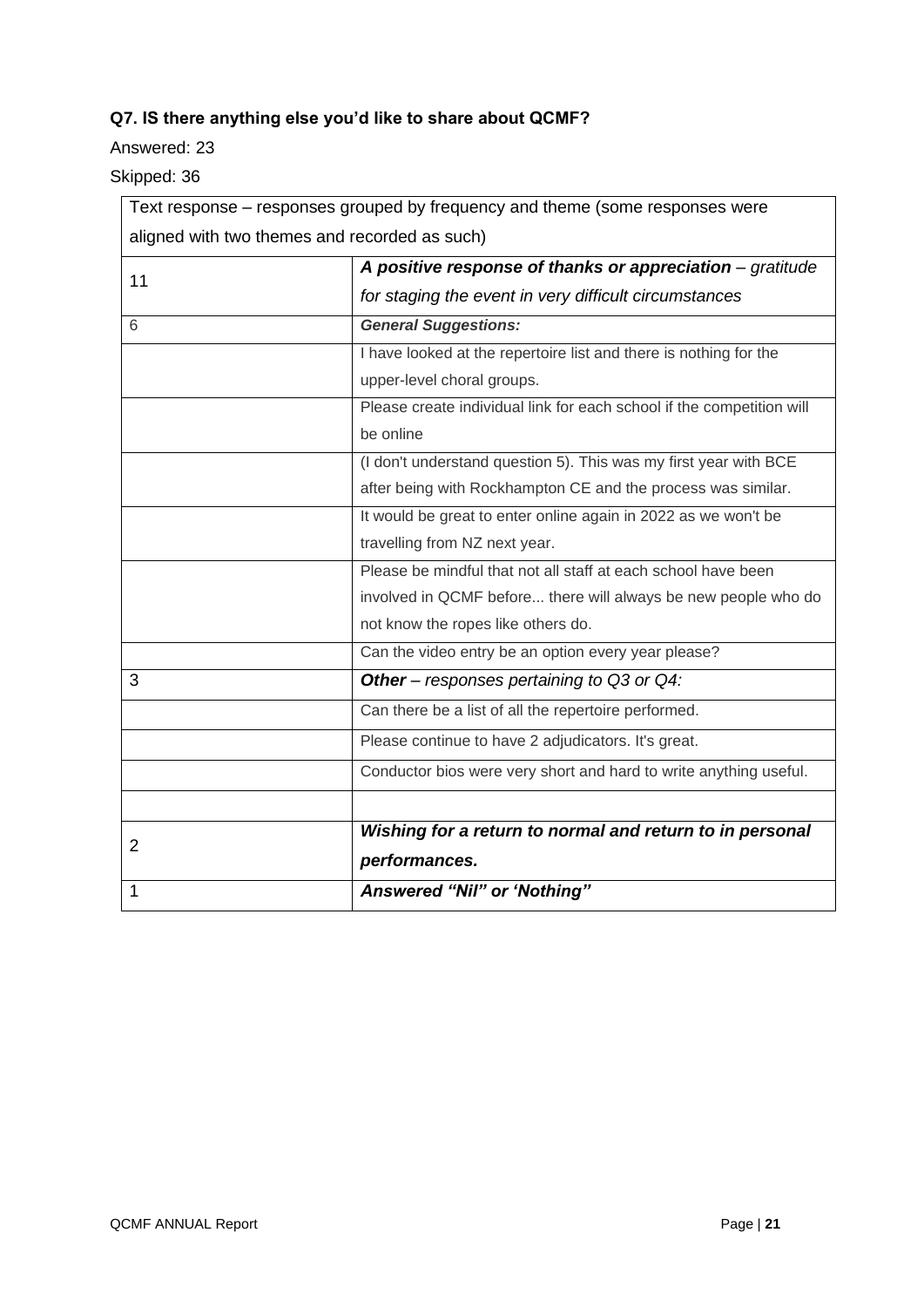#### <span id="page-21-0"></span>**Appendix D: Print and Social Media Advertising**



Facebook @QueenslandCatholicCollegesMusicFestival

The following data was retrieved from the Facebook Business Suite. Significant changes have been made to the type of available 'insights' data since the last annual report and the only meaningful data is presented below. This situation has resulted in a lowering of quality and type of data available for analysis.

Page Reach The number of people posts were served to peaked at 2,800 on August 14, 2021. All reach was organic.



Analysis period: 11<sup>th</sup>-19<sup>th</sup> August where Facebook insights date range allowed.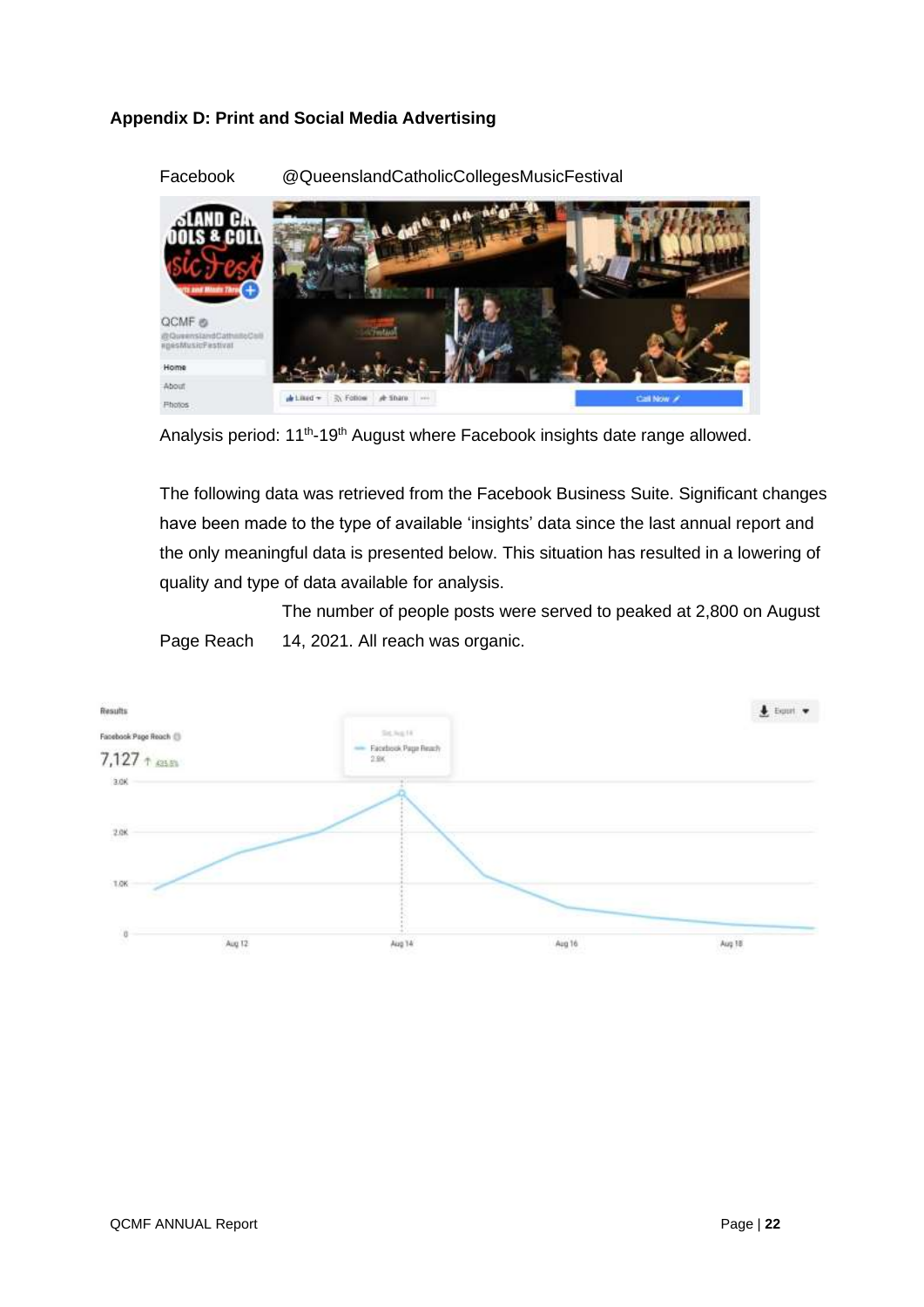#### **Page Likes and Demographics.**

908 Page Likes. All likes are organic.

Demographic split of the Festival's Facebook audience: 81.7% female, 18.3% male, clustered in the 35–54-year-old age bracket.



**QCMF**  Digital Download from www.qcmf.com.au and the QCMF

**Program**

Facebook page.

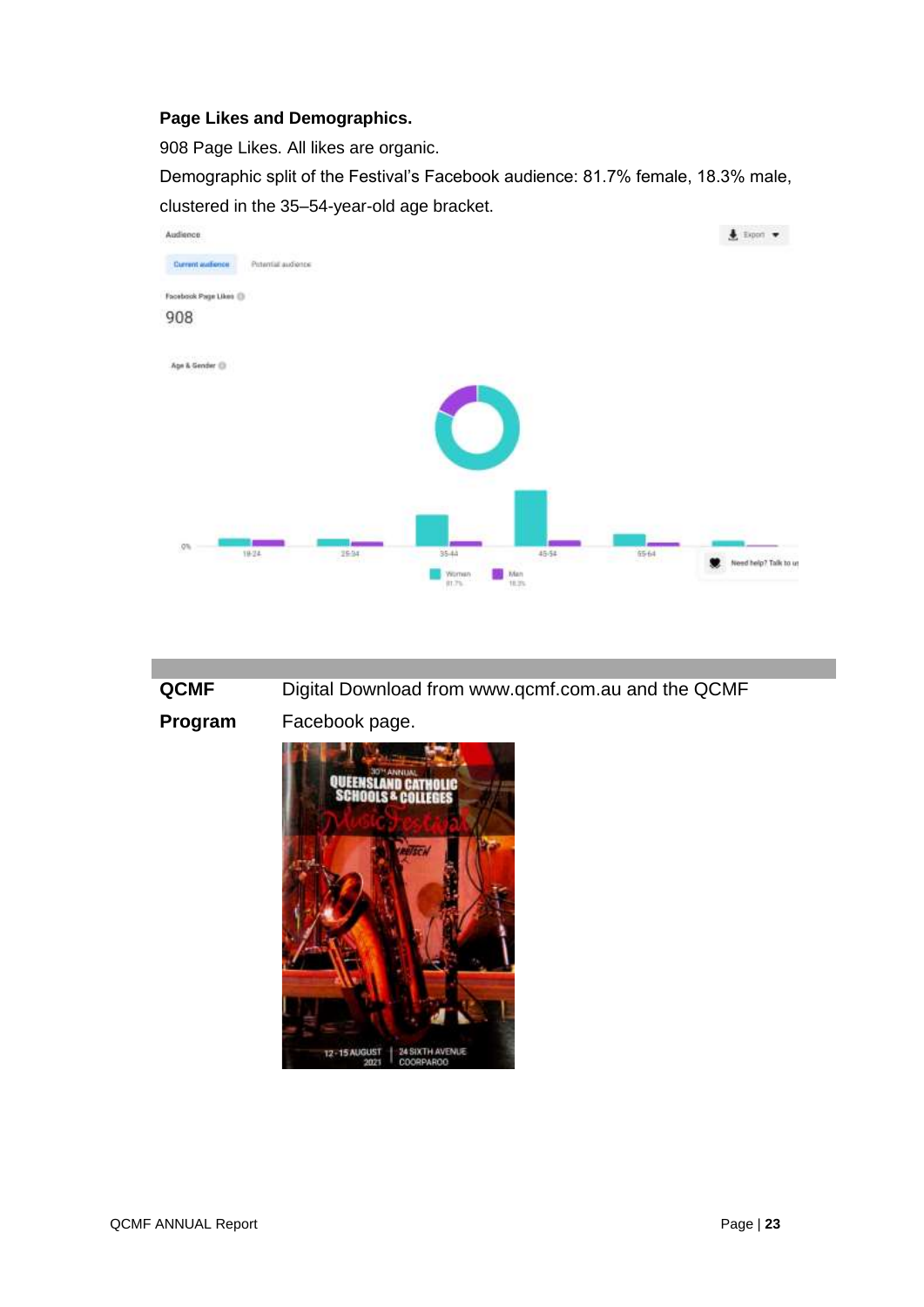#### **What Is Distribution: all Festival Participants**

## **QCMF?**



#### **QCMF** is an Annual Music **Festival Hosted by** Villanova College

- QCMF attracts 22,000+ people annually ×
- The Festival brings together 100+ schools and colleges from across the country.
- QCMF is the largest festival of its type in<br>the Asia-Pacific region.
- · The bunday feetbal concre duties Brisbane's EXka week in August
- Festival website: www.sperf.com.au

Ticket Prices<br>- All non-perform<br>- Concession: \$5<br>- School students .<br>15. 910 ta han

y limited street perking is no Feathcal versues, so plan a

er miss a performi We must a percentance<br>
Ensure you are at the correct versus<br>
Important: once a performance<br>
heges fre doors to versues will be<br>
cliented until the and of the<br>
performance.

"QCMF is a celebration of all things musical. Students thoroughly enjoy the<br>non-competitive nature of the event where emphasis is placed on enjoyment,<br>participating, and improving your performance. We hope all students find<br>the experience of performing at the featival<br>to be both rewarding and educational"

Mr. Mark Stower Villanova College Principal





#### **Information for Families**



#### **QCMF** aims to Improve the Quality of Catholic **Music Education**

Starting in 1991, GCMF has grown to have a generational impact on Australian music .<br>education -- teachers who were once student<br>performers at the Pestival, now attend as leachers





#### **How Can You Help?**

QCMF is run by a team of 500+ volunteers. This community of armizing people work<br>together to do great things for music education. We would love to have you if you can:

- Help in the Cafés or on the BBQs
- Welcome students and teachers
- Escort ensembles to venues
- Compere on stage
- Assist with administration
- Become a corporate sponsor

Register at: www.qcmfvolunteering.com.au



#### "Student come with excitement and they leave with pride"

- Fr. Pater Wieneke, Villanova College ó

"The impact QCMF has on students... is getting to see the passion and drive behind a subject they love

- Caleste Hack, Music Teacher, The<br>Cathedral College (Rockhampton)

#### "A great gathering and one that celebrates so much of our diverse offerings as Catholic schools"

- Bernadette Kreutzer - Executive Officer,<br>Catholic School Paranta Queensland

#### **QCMF** is community

When you arrive at QCMF you are ween you arrive at utcar you are<br>watcomed by your musical family. QCMF is<br>not a competition. It is an expension of the<br>way best music has to offer - temping people together in a celebration of what<br>extraordinary teaching can create.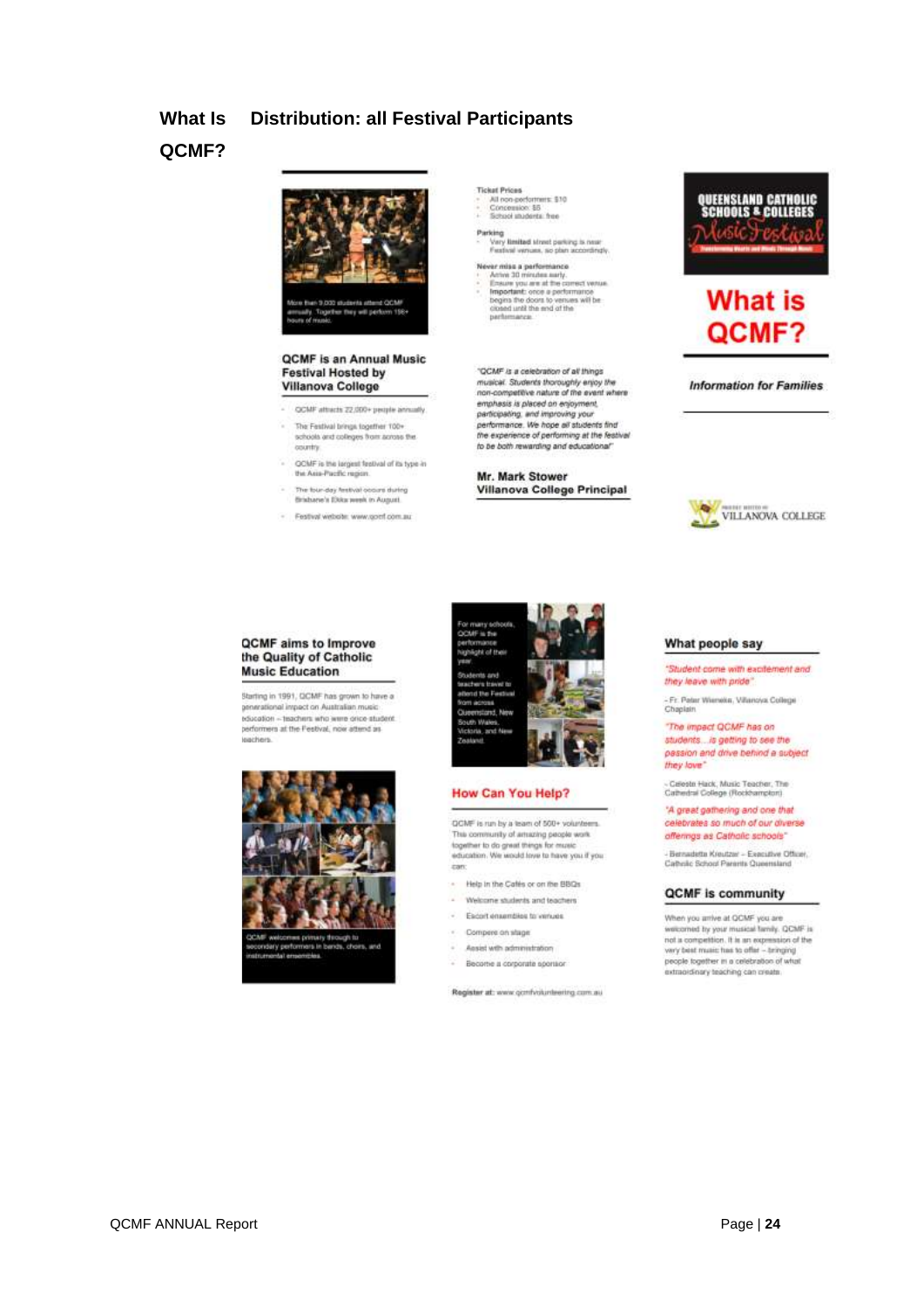#### <span id="page-24-0"></span>*Appendix E: Minutes of the QCMF Advisory Meeting*



**QCMF Advisory Meeting**

Friday 19th February 2021 at 1.00pm

#### **Planned Dates**

Invitation to participate – Emailed Monday  $8<sup>th</sup>$  March (Week 7 Term 1) QCMF Portal opens for entries Monday 8<sup>th</sup> March QCMF Portal closes for entries Friday 30<sup>th</sup> April (Week 2 Term 2) Performance Schedules posted/emailed Friday 4 June (Week 7 Term 2) Invoices emailed  $-$  Friday  $4<sup>th</sup>$  June Cut off for Video Upload and Postage of Scores (to include a printout of the ensemble's performance information webform, a stamped, self-addressed A4 envelope) – Friday 23rd July

#### **Minutes of Meeting**

#### **Present:**

Mary Hehir, All Saints Parish Primary School: Jonathan Bolt, Ambrose Treacy College: Marie Pamela Picart, Chisholm Catholic College: Shane Tooley, Downlands College: Trevor Beyer, Franciscan Colleges: Brian L'Huillier, Madonna Forster, Iona College: Josh McKechie, Loreto College: Cathy Gleeson, St James Catholic Primary School: Matt Cocking, Derek Rose, St Joseph's College, Spring Hill: Robert Stewart, St Joseph's Nudgee College: Ross Capern, Angelina Ellis, St Laurence's College: Kane McNally, St Patrick's College, Shorncliffe: Craig Kennedy, St Rita's College: Marianna Moes, St Oliver Plunkett School: Michael Jones, Gordon Hughes, Sandra Magnus and Alison Schrauf, Villanova College

#### **Zoom calls:**

Cathie Neil, All Hallows' School: Megan Hoban, Shalom College: Katie Poli, St Bernard's Primary School: Simone Fry, St Eugene Catholic College.

### **Apologies:**

Stephanie Coughlan, The Cathedral College: Miriam Townsley, Mt St Michael's College: Andrew Mear, Stuartholme School: Jack Ingram, St Brendan's College: Iris Wessling, St Eugene Catholic College: Rachel Vickers, St Ita's Catholic Primary School: Katrina Woodfield, St Joseph's Catholic School, Mt Isa: Nancy Nicholson, St Margaret Mary's College.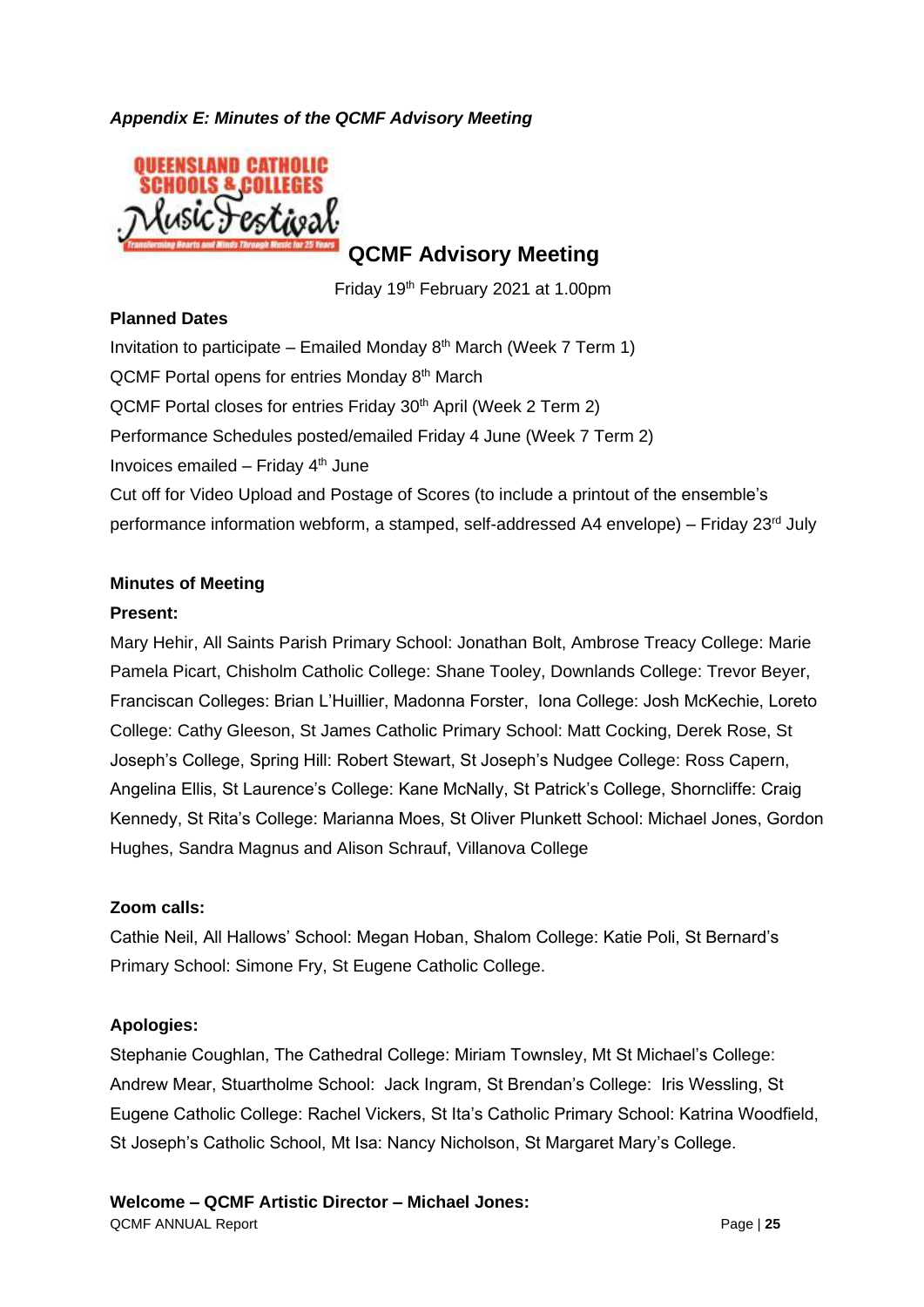Michael Jones welcomed and thanked those present and on zoom for attending the meeting. Michael wants to share with everyone how the festival will work this year. The goal of the festival is to bring us all together to share music and provide a performance goal. The proposed dates are above, taken from the Agenda.

#### **QCMF 2020 – Annual Report – Gordon Hughes**

Gordon mentioned that the Annual Report was available on the QCMF website. Last year, while there was no festival, the team worked on the reorganization of documents and other items that we usually don't get time to do. Regarding financials, we had a small operating loss last year. We finally have an investment facility and will now get interest moving forward. We need to not be a loss-making entity which makes it hard to justify the festival. We hope to stop relying on sponsors in the future. Any questions, please email Gordon Hughes on [ghughes@vnc.qld.edu.au](mailto:ghughes@vnc.qld.edu.au)

#### **QCMF 2021 – Virtual Festival – Michael Jones**

This year we will not have a physical festival as the logistics are far too challenging in terms of managing health risk, government requirements, and concerns regarding travel. We will move to a hybrid festival where we ask schools to submit a recording of their performance. These performances will be scheduled across our regular festival event in 'sections'; these sections will be adjudicated live at Villanova College with the event being streamed via unlisted YouTube links. We will identify these links as QCMF Channels which will be shared with school administrators for distribution to participants and their families. Michael mentioned that we ran a test to get a sense of how the festival could run with

performances sent in by a few schools.

Gordon thanked the schools who had helped us by sending in performances. Michael played a snapshot of the test to show everyone what it would be like. There will be the same section criteria, but a shorter space between performances. The duration of the event might be a little smaller. The video upload will be our biggest challenge as there will be a lot of video data to organise.

Michael showed the website and the Entering QCMF page [Entering QCMF -](https://aus01.safelinks.protection.outlook.com/?url=https%3A%2F%2Fqcmf.com.au%2Fentering-qcmf%2F&data=04%7C01%7C%7C56405d87c41e4557c3d208d8df669c9d%7Cbcc352a525aa47f4872a2a6412bc6436%7C0%7C0%7C637504979096411427%7CUnknown%7CTWFpbGZsb3d8eyJWIjoiMC4wLjAwMDAiLCJQIjoiV2luMzIiLCJBTiI6Ik1haWwiLCJXVCI6Mn0%3D%7C1000&sdata=copXSgcqZkBPw9MiiOxpgTwHVtBdGdLOnNAyW0lku2E%3D&reserved=0) QCMF. The quality of the recordings is not the focus. The recordings need to be done in one continuous, uninterrupted, unedited take. The goal is to keep the process simple and as close to a QCMF performance as possible. The documents will be populated by the PURL – we are trying to automate everything. Two copies of the scores will need to be posted in (no originals) with a printout of their Performance Information Sheet. These need to be put in an envelope along with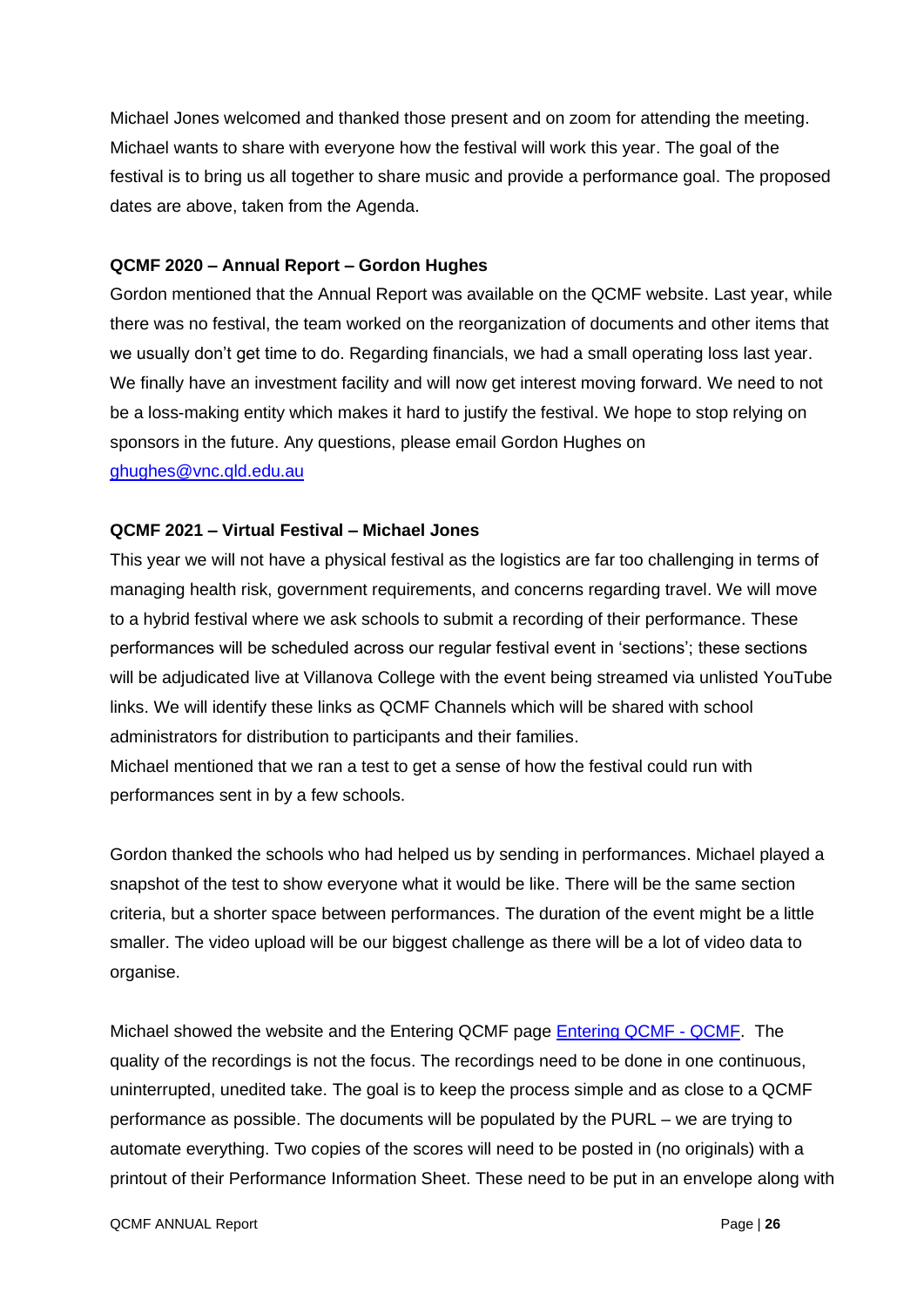a stamped self-addressed envelope so that the music copies, along with the Certificate can be sent back to the school.

The QCMF flyer ('What is QCMF?'). Please use [this link](https://drive.google.com/drive/folders/1VPTRLCg8Ddwpn4vTZ3hSIIAPwlX73eo4?usp=sharing) to download this and other relevant documents.

Please keep checking the QCMF website for new information – maybe schools can organise a viewing party for your school's performance. That way we can share the experience. There is the possibility of a USA group entering this year.

The question was asked if you can record off the streaming. The link will be available to the end of the calendar year. Regarding Child Protection, we will provide a link for school administrators to an unlisted YouTube channel. Michael has sought advice from Mr Chris Wooley from QCEC regarding Child Protection. We will be distributing information regarding this to Principals, administrators, and teachers that will outline the support we will require to ensure appropriate media clearances are sought.

The issue of equity was raised between the various schools.

Gordon mentioned that we undertake considerable work with our adjudicators to address bias; we will stress the quality of the video recordings should not impact the adjudication. The focus is to remain on educational feedback on the performance shared. Footage must be recorded in, unedited, continuous take. A concern was raised about the sound of a recording but advice we received during the trial suggested adjudicators can hear what they need to hear to provide effective feedback. While not recommending any school to purchase one, the zoom q4 recorder was mentioned as being a good camera which can also be used as a webcam.

Regarding APRA AMCOS queries, Catholic schools are covered and there is no breach of copyright.

The number of takes a teacher makes of recording a performance for a section is up to the teacher. We ask that the submitted recording be one long take of the performance, as if the ensemble was on stage, and that there be no editing. A recording might be used as a reflective process for the ensemble, and then record again later.

The focus remains that QCMF is not a competition.

Schools will be able to watch all the schools in their section – this is a bonus as it doesn't usually happen.